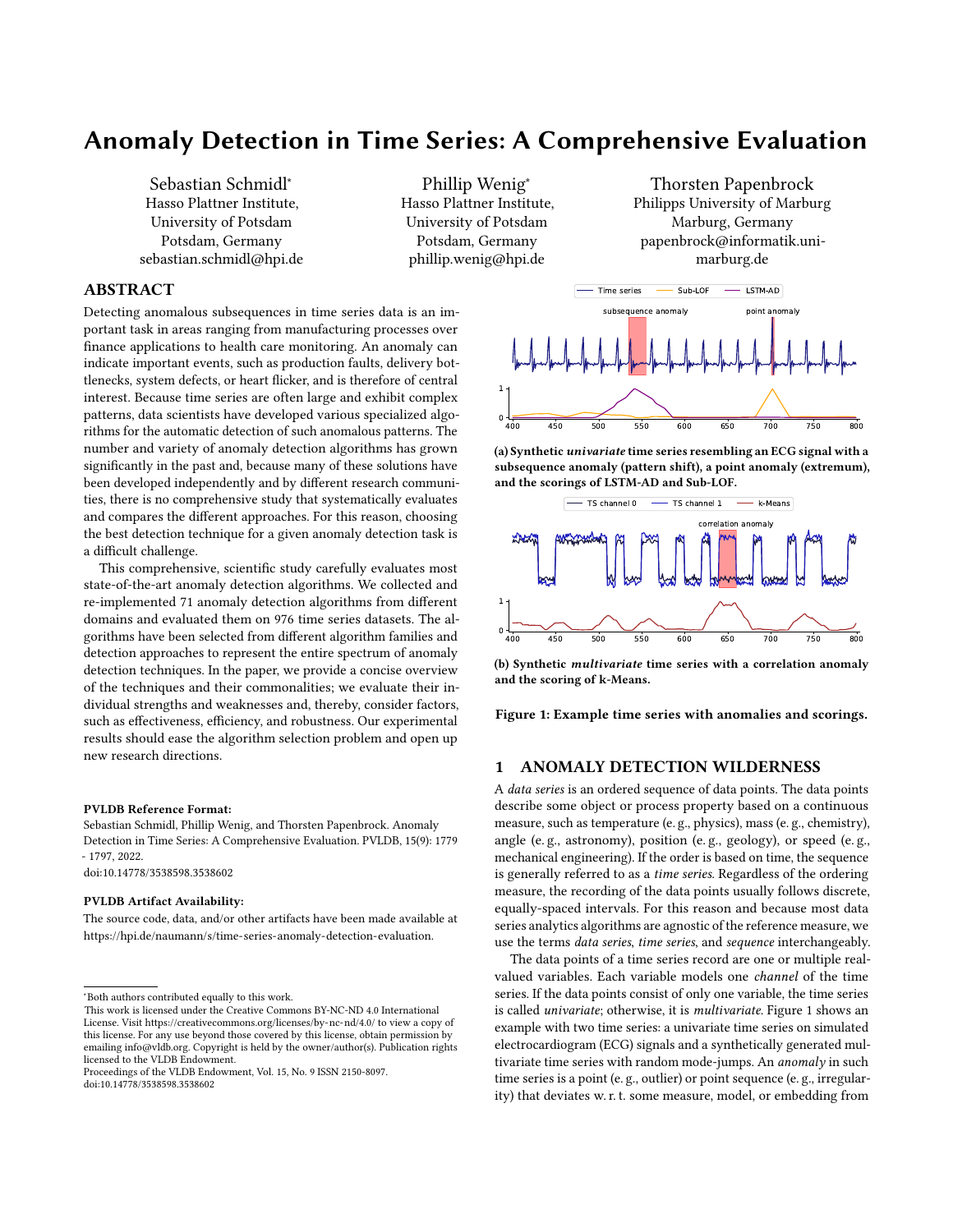the regular patterns of the sequence. In multivariate time series, these pattern deviations can occur in any single channel and also in the correlation of channels (e. g., skew) as shown in Figure [1b.](#page-0-0) Anomalous subsequences might have varying lengths and they might re-appear in the same time series. Depending on the domain of a time series, its anomalies can describe important events, such as heart failures in cardiology [\[4\]](#page-12-0), structural defects in jet turbine engineering [\[145\]](#page-17-0), or ecosystem disturbances in earth sciences [\[35\]](#page-13-0).

The different anomaly types, pattern models, and time series properties led to the development of a multitude of different anomaly detection algorithms, about which various surveys exist [\[12,](#page-12-1) [20,](#page-12-2) [27,](#page-13-1) [28,](#page-13-2) [29,](#page-13-3) [37,](#page-13-4) [38,](#page-13-5) [53,](#page-14-0) [63\]](#page-14-1). In total, we collected 158 publications about anomaly detection algorithms for time series datasets. Many of them follow very similar detection approaches, but the general variety of approaches is remarkably high, ranging from simple outlier detection over statistical analysis, signal processing, and data mining to deep learning approaches. Because all of these approaches exhibit individual strengths and weaknesses, selecting a suitable algorithm for a given anomaly detection task is extremely difficult. Figure [1a,](#page-0-0) for example, shows that the distance method Sub-LOF detects the point anomaly very well, because it is sensitive to value magnitudes and change amplitudes; it, however, fails to detect the subsequence anomaly, because it is insensitive to point orders. LSTM-AD as a forecasting method, on the contrary, learns normal patterns and heavily relies on seasonality/periodicity; for this reason, it easily identifies the anomalous subsequence, but since it is robust to noise, it ignores the point anomaly.

Because there is no comprehensive scientific study that evaluates time series anomaly detection algorithms, it is completely unclear how well they perform w. r. t. varying datasets, anomaly types, and parameter settings. Considering the existing evaluations (surveys [\[20,](#page-12-2) [37\]](#page-13-4) and individual algorithms), we find that they usually consider only a tiny fraction of related work algorithms and that they are often based on trivial, cherry-picked, biased, mislabeled, unrealistic, or only few datasets. For this reason, Wu and Keogh even claimed that all "current time series anomaly detection benchmarks are flawed" [\[147\]](#page-17-1).

To create a meaningful evaluation, we collected and re-implemented a significant amount of 71 anomaly detection algorithms that represent a broad spectrum of anomaly detection families. For their evaluation, we put together 976 time series datasets from different domains and generated several datasets with artificial, but particularly interesting anomalies. The variety of algorithms and datasets used in this experimental study should provide a clear and reliable picture of the state-of-the-art in time series anomaly detection. In summary, this study makes the following contributions:

- (1) Short survey: We provide a classification of 158 time series anomaly detection techniques together with short descriptions of the different algorithm families; we explain our algorithm choices for this experimental evaluation and the general ideas behind the algorithms. We offer the most comprehensive survey and highlight novel dimensions. (Section [3\)](#page-2-0)
- (2) Exhaustive evaluation: We evaluate 71 representative anomaly detection algorithms on 976 uni- and multivariate time series datasets and report their performance in terms of

accuracy and runtime; we analyze the strengths and weaknesses of different algorithms/techniques and, thereby, consider a variety of time series characteristics. This offers the broadest view on algorithms, datasets, and features. (Section [4\)](#page-6-0)

In the paper, we provide practical research insights (RIs [1](#page-7-0) to [14](#page-11-0)) that should help experts select the optimal algorithm for their anomaly detection task. Our study also shows the current state-ofthe-art in time series anomaly detection and, therefore, serves as an entry point for researchers into the topic. We indicate potential for future research and, in this way, support the development of new algorithms that are now able to address specific issues, exploit certain capabilities, and ultimately advance the field of anomaly detection.

In this evaluation, we focus on algorithms that have been scientifically published and/or integrated into popular time series libraries – in other words, anomaly detection approaches that are actually available to users. This study, therefore, judges concrete implementations and only indirectly the techniques and measures that they use. For a fair comparison, we tried not to modify, enhance or combine algorithms and state clearly, where modifications were necessary. Concerning parameterization, we invest the same careful and systematic effort into each algorithm. This might, in the end, not result in the optimal parameter configurations for each algorithm, but it leads to performance measurements that are representative of the algorithms in practice, where users are similarly restricted in their parameterization capabilities.

#### <span id="page-1-0"></span>2 TIME SERIES AND ANOMALIES

In this study, we investigate algorithms for the detection of anomalous subsequences in time series data. A time series (or data series in general) is an ordered set  $T = \{T_1, T_2, \ldots, T_m\}$  of *m* real-valued, potentially multidimensional data points  $T_i \in \mathbb{R}^n$ . A subsequence  $T_{i,j} = \{T_i, \ldots, T_j\} \subseteq T$  is a contiguous segment of T with length  $|T_{i,j}| = j - i + 1$  and  $|T_{i,j}| \ge 1$ . Our evaluation assumes that the data points are equidistant, which is true for most real-world time series and relieves the algorithms from interpreting the concrete continuous measures (time, mass, angle, etc.); data series not following this assumption need to be discretized.

The concrete definition of an anomaly differs in the literature. In-dividual, abnormal data points are usually referred to as outliers [\[2\]](#page-12-3). Given the ordering characteristic of time series data, anomalous data points have been classified into point, sequence, and contextual anomalies [\[20\]](#page-12-2) to consider length and context information in the classification. When subdividing a time series into fixed-size subsequences (e. g., via windowing), the (ab)normality of individual patterns can be defined by their distance to (nearest) neighbor patterns w. r. t. certain similarity and distance measures. This leads i. a. to the anomaly concept of discords [\[70\]](#page-14-2). Because we aim to evaluate anomaly detection approaches with different interpretations of anomalous behavior, we use the following general definition:

Definition 2.1. A time series anomaly is a sequence of data points  $T_{i,i}$  of length  $j-i+1 \geq 1$  that deviates w. r. t. some characteristic embedding, model, and/or similarity measure from frequent patterns in the time series  $T$ .

Time series anomaly detection is the process of marking anomalies in a given time series. Two related analytics tasks are time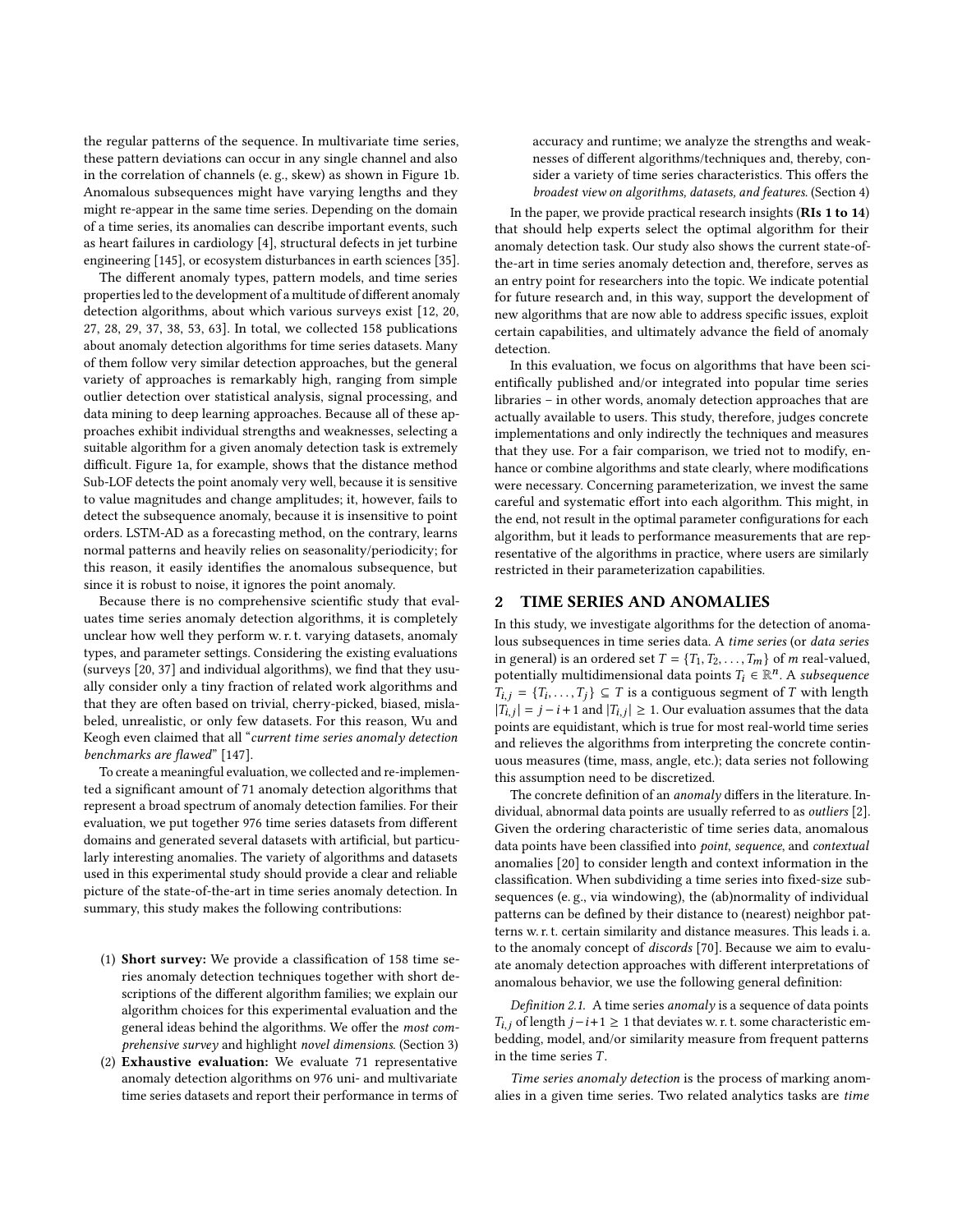series forecasting [\[65\]](#page-14-3) and time series classification [\[87\]](#page-15-0). Time series forecasting describes the process of predicting the future progression of a time series; although this activity is not in the focus of this study, many anomaly detection approaches, such as DeepLSTM [\[31\]](#page-13-6), Torsk [\[60\]](#page-14-4), ARIMA [\[65\]](#page-14-3) and NumentaHTM [\[3\]](#page-12-4), use time series prediction internally and determine anomalies using the deviation of predicted from observed values. Time series classification, in contrast, describes the process of assigning entire time series to certain classes; it is often used as a post-processing step to classify detected anomalies into domain-specific classes, but some anomaly detection algorithms, such as PS-SVM [\[85\]](#page-15-1), SR-CNN [\[112\]](#page-16-0), COPOD [\[80\]](#page-15-2), and NoveltySVR [\[86\]](#page-15-3), use classification techniques internally to assign time series decompositions to predefined categories.

The anomaly detection algorithms that we investigate in this study propose different embeddings, models, and similarity functions. Some of which are based on statistical analysis, others on machine learning, and again others on data mining. In this paper, we aim to evaluate these techniques by measuring the algorithm's accuracy in various (real-world) scenarios. For this comparison, the results need to be transformed into a uniform output format. The most uniform result format for all anomaly detection algorithms is a point-wise scoring of the data points. We define it as follows:

<span id="page-2-1"></span>Definition 2.2. A time series scoring  $S = \{s_1, s_2, \ldots, s_m\}$  with  $s_i \in \mathbb{R}$  is the result of a time series anomaly detection algorithm that assigns each data point  $T_i \in T$  an anomaly score  $s_i \in S$ . For any two scores  $s_i$  and  $s_j$ , it must be true that if  $s_i > s_j$ , then  $T_i$  is more anomalous than  $\overline{T}_i$  (in their respective contexts).

Our re-implementations of the various algorithms transform all outputs (scores, confidences, distances, etc.) into time series scorings with properties from Definition [2.2.](#page-2-1) For algorithms that score entire subsequences  $T_{i,j}$ , we assign the subsequence score to all  $T_k \in T_{i,j}$ . If data points receive subsequence scores from multiple overlapping subsequences, which is when they are part of overlapping subsequences, we assign the average of these scores as individual point scores (maximum aggregation performed worse). The translation of anomaly scores into binary anomaly labels (e. g., 0 for normal and 1 for anomalous) via thresholding is an orthogonal, algorithmindependent problem that we do not consider in this evaluation. Hence, any thresholding that transforms scores into binary labels was (if possible) removed from the evaluated algorithms.

To evaluate the various scorings, we use three threshold-agnostic Area Under the Curve (AUC) measures: The Area under the Receiver Operating Characteristics Curve [\[57,](#page-14-5) [19\]](#page-12-5) (AUC-ROC), the Area Under the Precision-Recall Curve [\[109,](#page-16-1) [39\]](#page-13-7) (AUC-PR), and the Area Under the ranged-based Precision, range-based Recall Curve [\[131\]](#page-17-2) (AUC-PTRT). AUC-ROC and AUC-PR have been used in most evaluations of time series algorithms and, therefore, serve to relate our results to existing evaluation results. Ranged-based Precision  $(P_T)$ and range-based Recall  $(R_T)$  are more recent evaluation metrics specifically developed for time series anomalies [\[131\]](#page-17-2);  $AUC-P_TR_T$ simply calculates the area under the curve for these two new metrics. By also considering the ordering of the scorings, it offers a different perspective on the obtained results. All three metrics assign perfect scores of 1.0 if a threshold exists that clearly separates anomalous from normal points in the scoring, regardless of what that threshold actually is.

The AUC-PR contrasts the precision to the recall score, whereas the AUC-ROC uses the false-positives-rate (FPR) instead of precision. The number of negative samples (N) in a dataset has a higher influence on AUC-PR than on AUC-ROC because the precision is the ratio of true positives (TP) to all predicted positives (PP) (precision =  $\frac{TP}{PP}$ ). A higher N introduces more potentially false positives (FP) and, thus, higher PP. The FPR, used by AUC-ROC, is the ratio  $\frac{FP}{N}$ . A higher N is potentially reflected in both FP and N. Therefore, the FPR is less influenced by N than precision is. The appropriate metric depends on the specific use-case: AUC-ROC rewards sensitive algorithms while AUC-PR rewards precise algorithms. AUC- $P_TR_T$  softens the very strict preciseness requirements of AUC-PR to adapt the measure to subsequences.

### <span id="page-2-0"></span>3 ANOMALY DETECTION TECHNIQUES

This section provides a broad but also concise survey of existing anomaly detection algorithms that we consider in our evaluation. The algorithms originate from different research areas and belong to different method families. More specifically, we found anomaly detection algorithms in (i) Deep Learning, (ii) Stochastic Learning, (iii) Classic Machine Learning, (iv) Outlier Detection, (v) Statistics (Regression and Forecasting), (vi) Data Mining, and (vii) Signal Analysis. Overall, we collected 158 publications that each describes a unique approach for detecting anomalies in time series. Figure [2](#page-3-0) shows all the collected publications grouped by their research area.

In our experimental evaluation, we consider a representative subset of 71 algorithms that cover all major types of approaches and method families. In Figure [2,](#page-3-0) the 71 considered algorithms are highlighted in blue italics. Table [1](#page-4-0) gives a brief overview about the selected algorithms, their properties, and their implementation.

Table [1](#page-4-0) is structured by two essential algorithm categories: the algorithms' supported input dimensionality (column "D") and their learning type (column "L"). The input dimensionality category describes if an algorithm can use inter-variable dependencies and correlations (multivariate) or not (univariate). Equal to the general outlier/anomaly detection problem, time series anomaly detection algorithms can also be grouped into three learning types (cf. [\[29\]](#page-13-3)): unsupervised, supervised, and semi-supervised. Hodge and Austin call those categories TYPE I, TYPE II, and TYPE III respectively in their survey of outlier detection methods [\[63\]](#page-14-1). Unsupervised (TYPE I) algorithms separate anomalous points from the normal part of the time series without prior knowledge (no explicit training step is required). These algorithms assume that anomalous subsequences can be separated from normal subsequences because they, i. a., are less frequent, have different shapes and behaviors, or originate from a different distribution. Supervised (TYPE II) algorithms model normal and abnormal behavior in the time series and require a training step before they can be employed on a new time series. All points of the training time series must be marked as either normal (usually 0) or anomalous (usually 1). These algorithms learn to distinguish between the normal and the anomalous behavior of the training time series. Given an unseen test time series, the algorithms can, then, mark the anomalous subsequences that match their internal representation of anomalous behavior. Supervised algorithms are restricted in their ability to detect unseen anomalies and are, therefore, rarely used for anomaly detection in time series.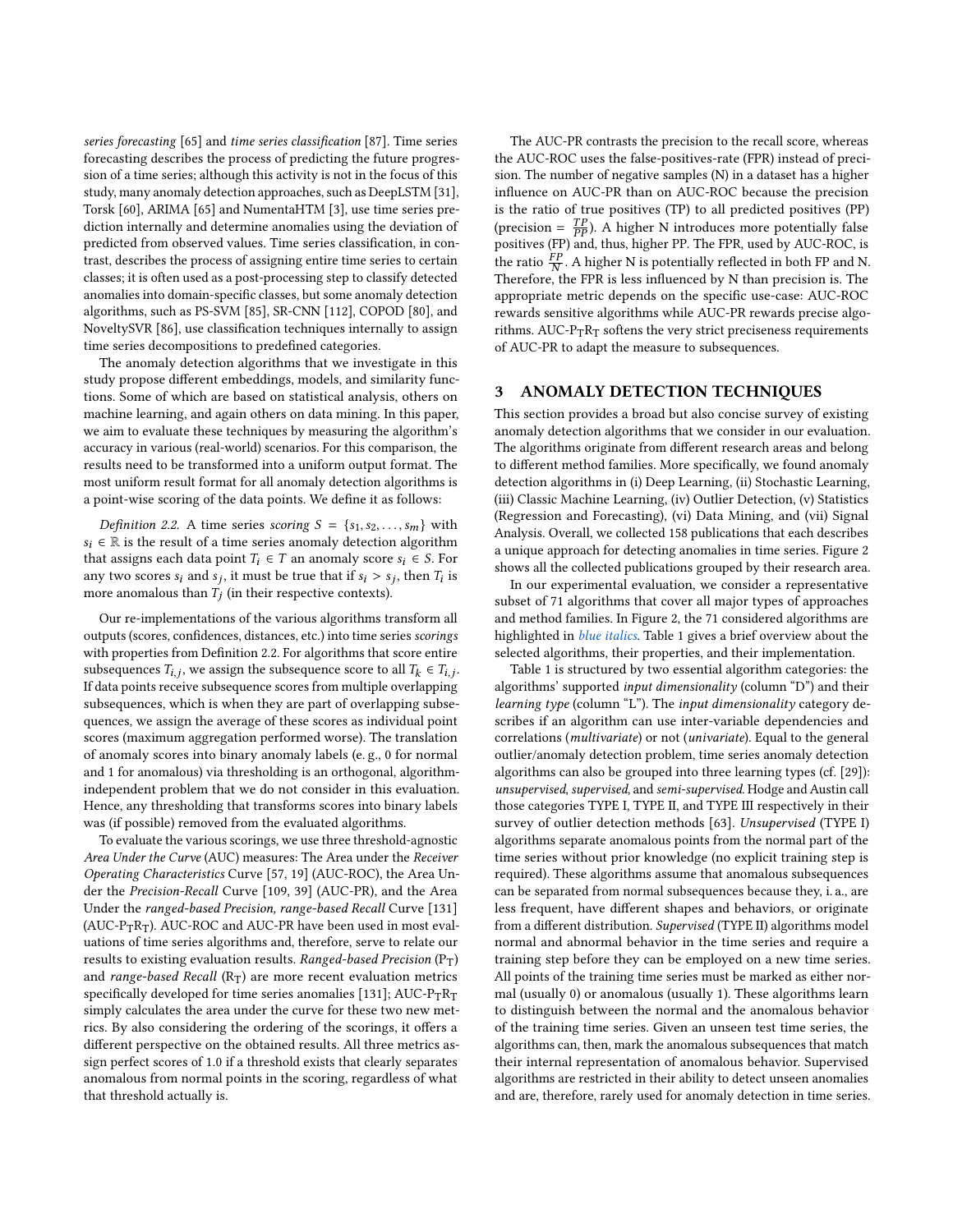<span id="page-3-0"></span>

Figure 2: All 158 collected anomaly detection methods for time series data structured by their method family. Methods considered in this evaluation are highlighted in blue italics.

Semi-supervised (TYPE III) algorithms try to learn only the normal behavior of a training time series. This means that they should be trained on normal time series to build a model of the normal behavior. When applied to a test time series, all subsequences that do not conform to the normal behavior are marked as anomalous.

In addition to the input dimensionality and learning type categories, we also categorize time series anomaly detection algorithms into six method families: (i) forecasting (Section [3.1\)](#page-3-1), (ii) reconstruction (Section [3.2\)](#page-4-1), (iii) distance (Section [3.4\)](#page-5-0), (iv) encoding (Section [3.3\)](#page-4-2), (v) distribution (Section [3.5\)](#page-5-1), and (vi) tree methods (Section [3.6\)](#page-5-2). These method families characterize the algorithms by their general approach of determining the abnormality of specific points or subsequences within the time series. The following sections describe the method families in more detail and introduce the member algorithms that are evaluated in this study.

While we do not modify, enhance or combine algorithms that have been published in specific ways, we include Subsequence LOF (Sub-LOF) [\[22\]](#page-12-7), Subsequence Isolation Forest (Sub-IF) [\[83\]](#page-15-11), and Subsequence Fast-MCD (Sub-Fast-MCD) [\[115\]](#page-16-18) as representatives of outlier detection techniques applied to time series subsequences, which is common practice in the subsequence anomaly detection research area [\[9,](#page-12-21) [15,](#page-12-12) [17,](#page-12-22) [119\]](#page-16-11). Practically, this means that instead of applying these algorithms to the individual multidimensional points of a multivariate time series, a univariate time series is first split into fixed-length subsequences using a sliding window and the algorithm is then applied to these subsequences. On request of our industry partner and to cover the widest range of approaches possible, we also included the Random Forest Regressor (RForest) [\[21\]](#page-12-23), Random Black Forest (RBForest) [\[165\]](#page-18-12), and XGBoosting [\[34\]](#page-13-16) algorithms that are common semi-supervised machine learning techniques applied on subsequences for anomaly detection.

#### <span id="page-3-1"></span>3.1 Forecasting Methods

Forecasting methods (symbol:  $\star$  ) use a (continuously) learned model to forecast a number of time steps based on a current context window. The values for the forecasted data points depend solely on the time series' data points in the preceding context window and the previously learned model. The forecasted points are then compared to the observed values in the original time series to determine how anomalous the observed values are. Most forecasting methods use a sliding window with a stride of 1 to build the context window and forecast a single point at a time. The methods in this family differ most in the type of forecasting model that they use (i. e., the type of normal behavior model), in the way they build this model (i. e., the learning approach) and the calculation metric for the anomaly scores (i. e., the distance metric for forecasted and observed values). The representatives of this category that we consider in our evaluation are: AD-LTI [\[148\]](#page-17-5), ARIMA [\[65\]](#page-14-3), DeepAnT [\[94\]](#page-15-4), DeepNAP [\[72\]](#page-14-6), HealthESN [\[32\]](#page-13-8), LSTM-AD [\[89\]](#page-15-8), MedianMethod [\[10\]](#page-12-19), MTAD-GAT [\[161\]](#page-18-2), NumentaHTM [\[3\]](#page-12-4), NoveltySVR [\[86\]](#page-15-3), OceanWNN [\[143\]](#page-17-6), RBForest [\[165\]](#page-18-12), RForest [\[21\]](#page-12-23), SARIMA [\[52\]](#page-13-19), Telemanom [\[64\]](#page-14-8), Torsk [\[60\]](#page-14-4), Triple ES [\[1\]](#page-12-16), and XG-Boosting [\[34\]](#page-13-16).

Usually, forecasting methods are trained in a semi-supervised way: The training time series without anomalies is used to learn the normal model of the data. A deviation from this normal, expected behavior in the test time series, i. e., a significant difference in the observed and forecasted data points, is regarded as anomalous. This applies to RBForest, RForest, OceanWNN, XGBoosting, AD-LTI, DeepAnT, DeepNAP, HealthESN, LSTM-AD (which can predict multiple points), MTAD-GAT, and Telemanom. However, NumentaHTM, NoveltySVR, Torsk (which can also predict multiple points),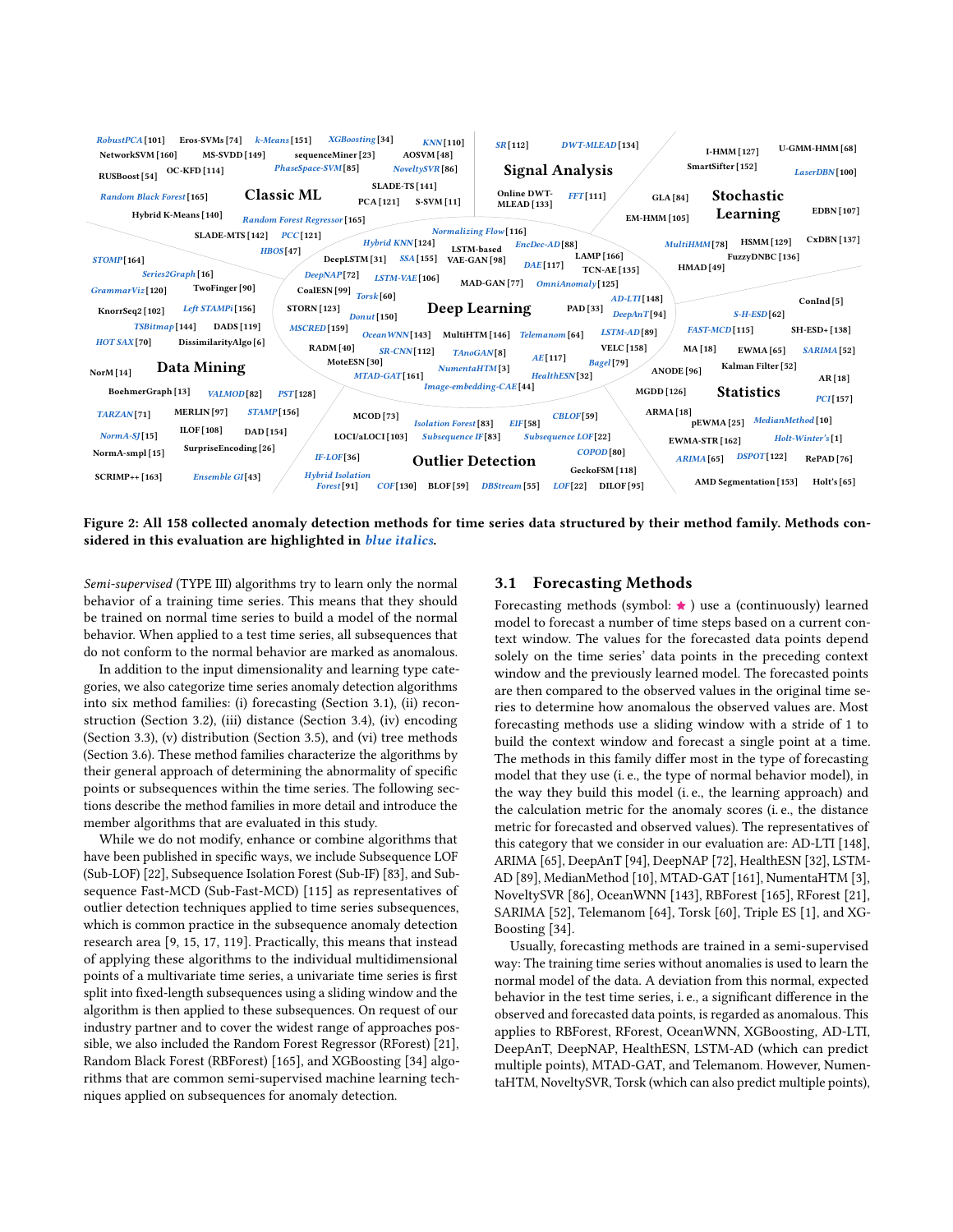<span id="page-4-0"></span>Table 1: All 71 algorithms considered in our evaluation grouped by dimensionality ("D") and learning type ("L").

| D            |              | L Method                                                                                                                     | Area                                                                | Family                                                              | Origin                               | Language                 |
|--------------|--------------|------------------------------------------------------------------------------------------------------------------------------|---------------------------------------------------------------------|---------------------------------------------------------------------|--------------------------------------|--------------------------|
|              |              | NoveltySVR [86]                                                                                                              | Classic ML                                                          | $\bullet$ distance                                                  | own                                  | Python                   |
|              |              | PS-SVM [85]                                                                                                                  | Classic ML                                                          | $\bullet$ distance                                                  | own                                  | Python                   |
|              |              | Ensemble GI [43]                                                                                                             | Data Mining ▼ encoding                                              |                                                                     | own                                  | Python                   |
|              |              | GrammarViz [120]                                                                                                             | Data Mining $\blacktriangledown$ encoding                           |                                                                     | original                             | Java                     |
|              |              | HOT SAX [70]                                                                                                                 | Data Mining ● distance                                              |                                                                     | original                             | Python                   |
|              |              | TSBitmap [144]                                                                                                               | Data Mining $\blacktriangledown$ encoding                           |                                                                     | community Python                     |                          |
|              |              | NormA-SJ $[15]$                                                                                                              | Data Mining ● distance                                              |                                                                     | original                             | Python                   |
|              |              | SAND [17]                                                                                                                    | Data Mining ● distance                                              |                                                                     | original                             | Python                   |
|              |              | Series2Graph [16]<br>STAMP [156]                                                                                             | Data Mining $\blacktriangledown$ encoding<br>Data Mining ● distance |                                                                     | original<br>original                 | Python<br>R              |
|              |              | STOMP [164]                                                                                                                  | Data Mining ● distance                                              |                                                                     | original                             | R                        |
|              |              | VALMOD <sup>[82]</sup>                                                                                                       | Data Mining ● distance                                              |                                                                     | original                             | R                        |
|              | unsupervised | Left STAMPi [156]                                                                                                            | Data Mining ● distance                                              |                                                                     | original                             | Python                   |
|              |              | SSA [155]                                                                                                                    | Data Mining ● distance                                              |                                                                     | own                                  | Python                   |
|              |              | PST[128]                                                                                                                     | Data Mining $\bullet$ trees                                         |                                                                     | own                                  | R                        |
|              |              | NumentaHTM [3]                                                                                                               | Deep L.                                                             | $\star$ forecasting                                                 | original                             | Python                   |
|              |              | $Sub-LOF[22]$                                                                                                                | Outlier Det. ● distance                                             |                                                                     | own                                  | Python                   |
|              |              | Sub-IF [83]                                                                                                                  | Outlier Det. ♦ trees                                                |                                                                     | own                                  | Python                   |
| univariate   |              | DWT-MLEAD [134] Signal A.                                                                                                    |                                                                     | $\triangle$ distribution                                            | own                                  | Python                   |
|              |              | FFT [111]<br>SR [112]                                                                                                        | Signal A.<br>Signal A.                                              | $\blacksquare$ reconstruction own<br><b>reconstruction original</b> |                                      | Python<br>Python         |
|              |              | S-H-ESD [62]                                                                                                                 | Statistics                                                          | $\triangle$ distribution                                            | own                                  | R                        |
|              |              | <b>DSPOT</b> [122]                                                                                                           | Statistics                                                          | $\triangle$ distribution                                            | original                             | Python                   |
|              |              | ARIMA [65]                                                                                                                   | Statistics                                                          | $\star$ forecasting                                                 | own                                  | Python                   |
|              |              | MedianMethod [10] Statistics                                                                                                 |                                                                     | $\star$ forecasting                                                 | own                                  | Python                   |
|              |              | SARIMA <sup>[52]</sup>                                                                                                       | Statistics                                                          | $\star$ forecasting                                                 | own                                  | Python                   |
|              |              | Triple ES [1]                                                                                                                | <b>Statistics</b>                                                   | $\star$ forecasting                                                 | own                                  | Python                   |
|              |              | PCI [157]                                                                                                                    | <b>Statistics</b>                                                   | $\blacksquare$ reconstruction own                                   |                                      | Python                   |
|              |              | RForest [21]                                                                                                                 | Classic ML                                                          | $\star$ forecasting                                                 | own                                  | Python                   |
|              |              | XGBoosting [34]                                                                                                              | Classic ML                                                          | $\star$ forecasting                                                 | own                                  | Python                   |
|              |              |                                                                                                                              | Data Mining $\blacktriangledown$ encoding                           |                                                                     | original                             | Python                   |
|              |              | Participal<br>Sales HealthESN [32]<br>Sales OceanWNN [143]<br>Sales Bagel [79]<br>The Donut [150]<br>Sales IE-CAE [44]       | Deep L.                                                             | $\star$ forecasting                                                 | own                                  | Python                   |
|              |              |                                                                                                                              | Deep L.                                                             | $\star$ forecasting                                                 | own                                  | Pytorch                  |
|              |              |                                                                                                                              | Deep L.                                                             | reconstruction original                                             |                                      | Python                   |
|              |              |                                                                                                                              | Deep L.                                                             | <b>reconstruction original</b><br>■ reconstruction own              |                                      | Pytorch                  |
|              |              | SR-CNN [112]                                                                                                                 | Deep L.<br>Deep L.                                                  | reconstruction original                                             |                                      | Pytorch<br>Pytorch       |
|              |              | Sub-Fast-MCD [115] Statistics                                                                                                |                                                                     | $\triangle$ distribution                                            | own                                  | Python                   |
|              |              | PCC [121]                                                                                                                    | Classic ML                                                          | $\blacksquare$ reconstruction community Python                      |                                      |                          |
|              |              | HBOS [47]                                                                                                                    | Classic ML                                                          | $\bullet$ distance                                                  | community Python                     |                          |
|              |              | k-Means [151]                                                                                                                | Classic ML                                                          | $\bullet$ distance                                                  | own                                  | Python                   |
|              |              | KNN [110]                                                                                                                    | Classic ML                                                          | $\bullet$ distance                                                  | community Python                     |                          |
|              |              | 9 EIF [58]<br>22 Torsk [60]<br>20 CBLOF [59]<br>22 COF [130]<br>33 DBStream [55]                                             | Classic ML                                                          | $+$ trees                                                           | original                             | Python                   |
|              |              |                                                                                                                              | Deep L.                                                             | $\star$ forecasting                                                 | original                             | Pytorch                  |
|              |              |                                                                                                                              | Outlier Det. ● distance                                             |                                                                     | community Python                     |                          |
|              |              |                                                                                                                              | Outlier Det. ● distance                                             |                                                                     | community Python                     |                          |
|              |              |                                                                                                                              | Outlier Det. ● distance                                             |                                                                     | original                             | R                        |
|              |              | LOF [22]<br>COPOD <sup>[80]</sup>                                                                                            | Outlier Det. ● distance                                             | Outlier Det. ▲ distribution                                         | community Python<br>community Python |                          |
|              |              | IF-LOF [36]                                                                                                                  | Outlier Det. + trees                                                |                                                                     | own                                  | Python                   |
|              |              | iForest [83]                                                                                                                 | Outlier Det. + trees                                                |                                                                     | community Python                     |                          |
|              |              | RobustPCA [101]                                                                                                              | Classic ML                                                          | $\blacksquare$ reconstruction community Python                      |                                      |                          |
| $\mathbf{e}$ |              | RBForest [165]                                                                                                               |                                                                     | Classic ML $\star$ forecasting own Python                           |                                      |                          |
|              |              | Hybrid KNN [124]                                                                                                             | Deep L.                                                             | $\bullet$ distance                                                  | own                                  | Pytorch                  |
|              |              | DeepAnT [94]                                                                                                                 | Deep L.                                                             | $\star$ forecasting                                                 | own                                  | Pytorch                  |
| multivaria   |              | DeepNAP [72]                                                                                                                 | Deep L.                                                             | $\star$ forecasting                                                 | own                                  | Pytorch                  |
|              |              | LSTM-AD [89]                                                                                                                 | Deep L.                                                             | $\star$ forecasting                                                 | own                                  | Pytorch                  |
|              |              | $MTAD-GAT [161]$                                                                                                             | Deep L.                                                             | $\star$ forecasting                                                 | own                                  | Pytorch                  |
|              |              |                                                                                                                              | Deep L.                                                             | $\star$ forecasting                                                 | original                             | Tensorflow               |
|              |              |                                                                                                                              | Deep L.                                                             | reconstruction own                                                  |                                      | Tensorflow               |
|              |              | MTAD-GAT [161]<br>SE Telemanom [64]<br>SE MSCRED [159]<br>AE [117]<br>TE DAE [117]<br>SE ENCIDE-AD [88]<br>SE ENCIDE-AD [88] | Deep L.                                                             | ■ reconstruction own                                                |                                      | Tensorflow<br>Tensorflow |
|              |              |                                                                                                                              | Deep L.<br>Deep L.                                                  | <b>reconstruction</b> own<br><b>reconstruction</b> own              |                                      | Pytorch                  |
|              |              | LSTM-VAE [106]                                                                                                               | Deep L.                                                             | <b>reconstruction</b> own                                           |                                      | Tensorflow               |
|              |              | OmniAnomaly [125] Deep L.                                                                                                    |                                                                     | $\blacksquare$ reconstruction original                              |                                      | Tensorflow               |
|              |              | TAnoGan [8]                                                                                                                  | Deep L.                                                             | $\blacksquare$ reconstruction own                                   |                                      | Pytorch                  |
|              |              | Fast-MCD [115]                                                                                                               | <b>Statistics</b>                                                   | ▲ distribution                                                      | own                                  | Python                   |
|              |              | LaserDBN [100]                                                                                                               | Stochastic L. $\blacktriangledown$ encoding                         |                                                                     | own                                  | Python                   |
|              |              | NF [116]                                                                                                                     | Deep L.                                                             | ▲ distribution                                                      | own                                  | Pytorch                  |
|              | superv       | HIF [91]                                                                                                                     | Outlier Det. ♦ trees                                                |                                                                     | original                             | Python                   |
|              |              | MultiHMM [78]                                                                                                                | Stochastic L. $\blacktriangledown$ encoding                         |                                                                     | own                                  | Python                   |

ARIMA, and SARIMA build their normal model directly on the test dataset using some number of initial points (unsupervised). For these initial points, the methods assume normality and do not calculate an anomaly score. The model is periodically rebuilt to adapt to changes in the data. The model updates are put to an extreme in MedianMethod and Triple ES. Both algorithms rebuild the entire normal model from every context window: The MedianMethod uses the median of the context window as forecast, while Triple ES fits a triple exponential smoothing model to each context window to forecast one subsequent point.

#### <span id="page-4-1"></span>3.2 Reconstruction Methods

Reconstruction methods (symbol:  $\blacksquare$ ) build a model of normal behavior by encoding subsequences of a normal training time series in a (low dimensional) latent space. To detect anomalies in a test time series, subsequences from the test series are reconstructed from the latent space and the reconstructed subsequences' values are then compared to the original, observed series values. The inputs to the reconstruction process are training windows (usually created using a sliding window with stride 1) that provide the time context to the model. Because the model is built only on normal data (semi-supervised), anomalous subsequences in the test series cannot be reconstructed by the model. Hence, the anomaly score can be calculated from the difference between the original and the reconstructed subsequences. Representatives of this category in our evaluation are: AutoEncoder (AE) [\[117\]](#page-16-5), Bagel [\[79\]](#page-15-9), DenoisingAutoEncoder (DAE) [\[117\]](#page-16-5), Donut [\[150\]](#page-18-4), EncDec-AD [\[88\]](#page-15-6), FFT [\[111\]](#page-16-15), Image-embedding CAE (IE-CAE) [\[44\]](#page-13-11), LSTM-VAE [\[106\]](#page-16-6), MSCRED [\[159\]](#page-18-3), OmniAnomaly [\[125\]](#page-16-7), PCI [\[157\]](#page-18-16), PCC [\[121\]](#page-16-12), RobustPCA [\[101\]](#page-15-18), Spectral Residual (SR) [\[112\]](#page-16-0), SR-CNN [\[112\]](#page-16-0) and TAnoGan [\[8\]](#page-12-6).

An exception to the semi-supervised training of these methods are the four unsupervised methods FFT, SR, PCC, and PCI: They encode the input subsequences of the test series into a predefined latent space and, thereby, deliberately loose information, i. e., precision, which is needed to capture anomalies. During the reconstruction process, not all details of the original subsequences can be recreated. Hence, the differences between the reconstructed subsequences and the original ones can be reported as anomaly scores.

#### <span id="page-4-2"></span>3.3 Encoding Methods

Encoding methods (symbol:  $\blacktriangledown$  ) are similar to reconstruction methods in that they also encode subsequences of a time series in a low dimensional latent space. However, they do not attempt to reconstruct the subsequences from the latent space, but compute the anomaly score directly from the latent space representations. More specifically, the anomaly scores are attributed to the points which correspond to the encoded subsequences in the latent space. In this evaluation, we consider the following representatives of this category: Ensemble GI [\[43\]](#page-13-14), GrammarViz [\[120\]](#page-16-9), LaserDBN [\[100\]](#page-15-19), MultiHMM [\[78\]](#page-14-16), PST [\[128\]](#page-17-9), Series2Graph [\[16\]](#page-12-10), TARZAN [\[71\]](#page-14-13), and TSBitmap [\[144\]](#page-17-8).

GrammarViz and its successor Ensemble GI discretize the subsequences to, then, infer hierarchical grammar rules; both algorithms consider hard to compress subsequences (low grammar rule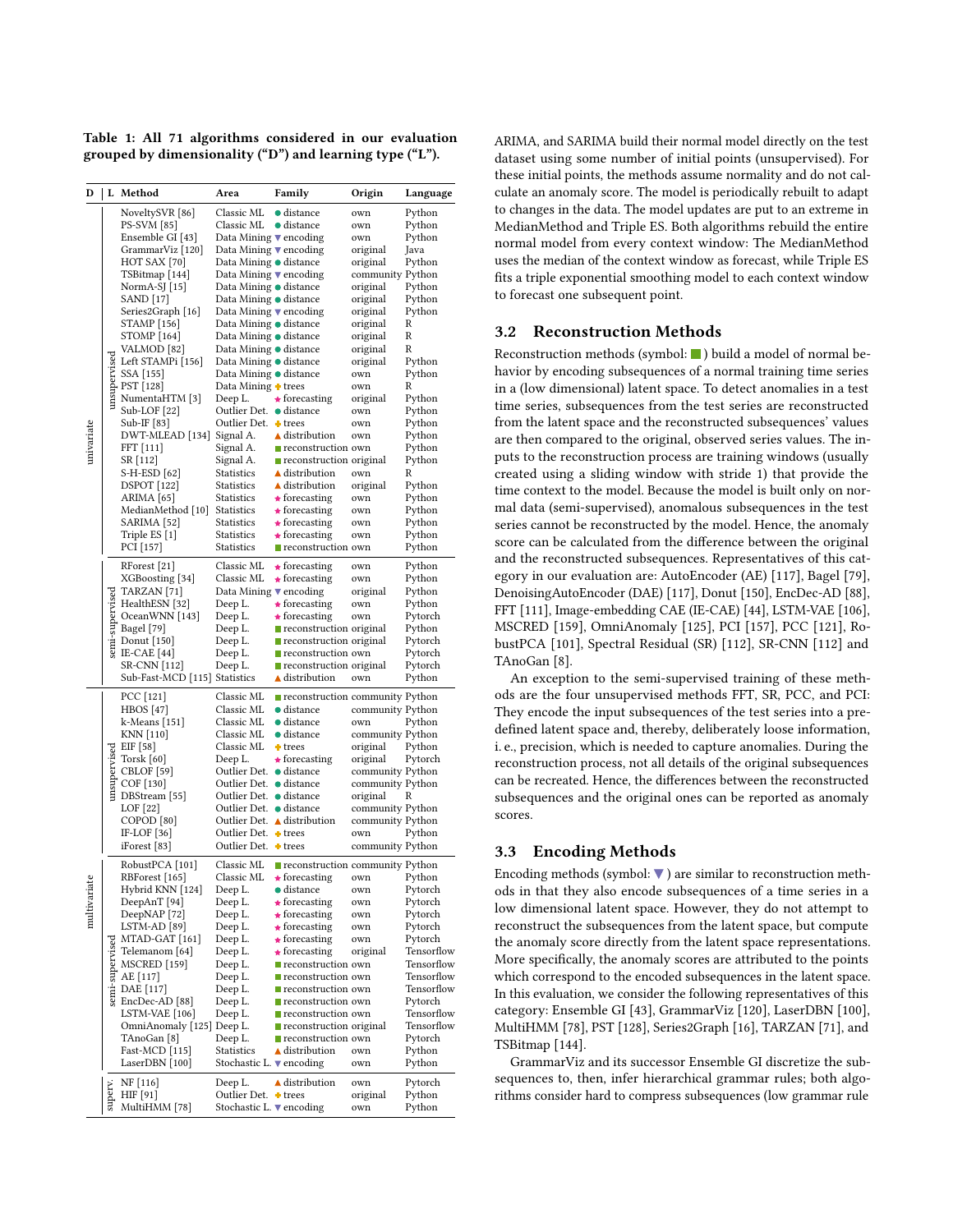coverage) as anomalous. Similarly, TSBitmap encodes discretized subsequences as bitmaps that preserve the frequency of the subsequences; the distances between bitmaps of a leading and a lagging window are then used as anomaly score. TARZAN also encodes the frequencies of discretized subsequences, but it uses suffix trees for both the training and test time series (semi-supervised); the difference between the expected frequency (from training) of a subsequence to the observed frequency is used as anomaly score. LaserDBN, PST, and MultiHMM construct probabilistic models and use the log-likelihood of subsequences as their anomaly score; while MultiHMM builds the model from a normal training time series (semi-supervised), LaserDBN and PST consider only the test time series. Series2Graph transforms subsequences of the test time series into a lower-dimensional space, from which the approach builds a directed cyclic graph. The graph's edges represent the transitions between groups of subsequences. The more often an edge is traversed by the time series, the higher its score gets. Thus, edges with low scores are more anomalous.

### <span id="page-5-0"></span>3.4 Distance Methods

Distance methods (symbol:  $\bullet$  ) use specialized distance metrics to compare points or subsequences of a time series with each other. Anomalous subsequences are expected to have larger distances to other subsequences than subsequences with normal behavior. For the distance calculations, algorithms in this family may take either all other subsequences, only some nearest neighbors, or certain cluster centroids as distance reference points. Some approaches perform a mapping of the subsequences into a multidimensional space before computing the distances. Cluster-based distance methods cluster similar subsequences together and, then, compute the distances to dense areas. Most of the methods in this category create subsequences via a sliding window with a stride of 1 on the test time series. Distance-based methods usually do not require training data and are, therefore, unsupervised. Representatives of this category in our evaluation are: CBLOF [\[59\]](#page-14-10), COF [\[130\]](#page-17-7), DBStream [\[55\]](#page-14-11), HOT SAX [\[70\]](#page-14-2), Hybrid KNN [\[124\]](#page-16-4), k-Means [\[151\]](#page-18-11), KNN [\[110\]](#page-16-13), LOF [\[22\]](#page-12-7), NormA-SJ [\[15\]](#page-12-12), PhaseSpace-SVM (PS-SVM) [\[85\]](#page-15-1), SAND [\[17\]](#page-12-22), SSA [\[155\]](#page-18-5), STAMP [\[156\]](#page-18-7), STOMP [\[164\]](#page-18-6), Sub-LOF [\[22\]](#page-12-7), VALMOD [\[82\]](#page-15-17), and Left STAMPi [\[156\]](#page-18-7).

Nearest neighbor methods determine anomaly scores by computing the distance of points (KNN, COF, LOF) or subsequences (STAMP, STOMP, VALMOD, Left STAMPi, Sub-LOF, HOT SAX, Hybrid KNN) to their nearest neighbors. Infrequent, uncommon subsequences have large distances to their neighbors and are, therefore, scored as anomalous. A particular subclass of this group (STAMP, STOMP, VALMOD, Left STAMPi) efficiently computes the matrix profile, which records the distance of each subsequence to its nearest non-self neighbor [\[156,](#page-18-7) [164\]](#page-18-6). DBStream and k-Means cluster the subsequences and then use the distances between subsequences and their corresponding cluster centroids as anomaly scores. Similarly, CBLOF uses multidimensional points instead of subsequences for the clustering. NormA-SJ, SAND, and SSA build a reference model of normal behavior to which subsequences are compared to. The distance between a subsequence and the reference model is used as an anomaly score. PS-SVM fits a one-class SVM to a

transformed representation of the subsequences and uses the inverse distance to the decision boundary as the anomaly score. The only semi-supervised approach in this family is Hybrid KNN; it requires normal training data without anomalies to build a model of normality to which new subsequences are compared to.

## <span id="page-5-1"></span>3.5 Distribution Methods

Distribution methods (symbol:  $\blacktriangle$  ) estimate the distribution of the data or fit a distribution model to the data. The distributions are calculated either over data points or subsequences obtained via windowing. Although similarity of points and subsequences can be a factor for the distribution fit (very similar patterns are counted as equal), abnormality is judged by frequency rather than distance in this algorithm family. The anomaly scores are usually measured using probabilities, likelihoods, or distances of the points or subsequences w. r. t. the prior calculated distributions. In general, this is an unsupervised approach, as anomalies can be found in the extremes/tails of the distributions. In the semi-supervised case, the distribution is estimated over a training time series that contains only normal behavior, while the points or subsequences of the test time series are then checked against the previously learned distribution. Representatives of distribution methods in our evaluation are: COPOD [\[80\]](#page-15-2), DWT-MLEAD [\[134\]](#page-17-14), Fast-MCD [\[115\]](#page-16-18), HBOS [\[47\]](#page-13-15), Normalizing Flows (NF) [\[116\]](#page-16-2), S-H-ESD [\[62\]](#page-14-18), DSPOT [\[122\]](#page-16-20), and Sub-Fast-MCD [\[115\]](#page-16-18).

DWT-MLEAD, Fast-MCD, and Sub-Fast-MCD estimate a Gaussian distribution over the time series. Afterwards, the anomaly of points or subsequences is measured by their distance to the mean of the distribution. The difference in these approaches is that DWT-MLEAD uses a discrete wavelet transform (DWT) as preprocessing step and the log-likelihood of subsequences as the anomaly score; Fast-MCD and Sub-Fast-MCD, on the other hand, calculate the score as the Mahalanobis distance between the points (Fast-MCD) or subsequences (Sub-Fast-MCD) and the estimated Gaussian distribution of a normal training time series (semi-supervised). Another algorithm, HBOS, estimates a generic probability distribution of subsequences with the help of histograms; then, it uses the inverse density of the subsequences' histogram bins as anomaly score. The COPOD algorithm builds an empirical multidimensional cumulative distribution function (copula) to estimate the tail probability of points; these tail probabilities then translate into the anomaly scores. S-H-ESD is a point anomaly detector that, first, performs STL time series decomposition and then applies a Grubbs test, which assumes a Gaussian distribution, on the residuals to mark outlier points. Another point anomaly detector, DSPOT, estimates a generalized Pareto distribution of the time series' extreme values and applies a threshold on the distribution tails to flag anomalous points. Finally, NF is a supervised sequence anomaly detection method that transforms an arbitrary prior distribution to a Gaussian distribution using a neural network; it then marks subsequences falling into the distribution's tails as anomalous.

### <span id="page-5-2"></span>3.6 Isolation Tree Methods

Isolation tree methods (symbol:  $\blacklozenge$  ) build an ensemble of random trees that partition the samples (points or subsequences) of the test time series. For the tree construction, the methods recursively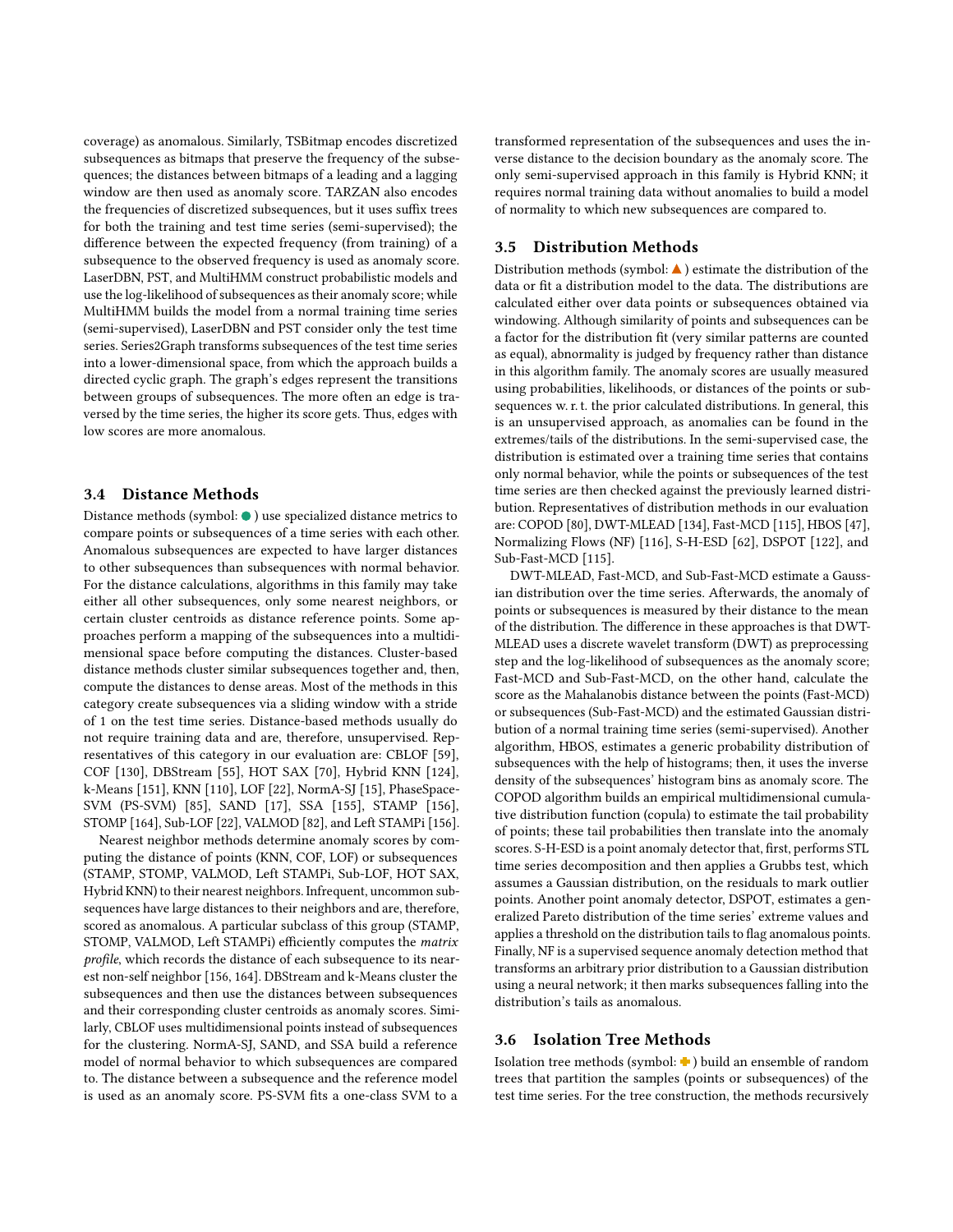select random features and random split values as tree nodes to eventually isolate the samples in the tree leaves. The number of splits required to isolate a sample is a measure described by the average path length over all random trees in the ensemble. Because anomalous samples are easier to separate than normal samples, they are on average closer to the tree root and have noticeably shorter paths. For this reason, path lengths are characteristic for the normality of samples and, hence, their reciprocal value translate into anomaly scores. Representatives of this category in our evaluation are: Extended Isolation Forest (EIF) [\[58\]](#page-14-12), Hybrid Isolation Fores (HIF) [\[91\]](#page-15-13), Isolation Forest - Local Outlier Factor (IF-LOF) [\[36\]](#page-13-13), Isolation Forest (iForest) [\[83\]](#page-15-11), and Sub-IF [\[83\]](#page-15-11).

The general isolation tree method described above, which is also the method that all algorithms in this family are based upon, is the iForest algorithm. Supervised variants of this approach are EIF and HIF. The Sub-IF algorithm is an extension for subsequence anomaly detection, i. e., an algorithm that can process sequences instead of points, and IF-LOF is a combination of iForest [\[83\]](#page-15-11) and LOF [\[22\]](#page-12-7).

#### <span id="page-6-0"></span>4 EXPERIMENTAL EVALUATION

For our experimental evaluation, we executed 71 algorithms (Section [4.1.1\)](#page-6-1) on 976 real-world and synthetic datasets (Section [4.1.2\)](#page-6-2). We optimized the parameters of all algorithms globally over a set of well-labeled synthetic datasets so that the experiments use the possibly best configuration for each algorithm (Section [4.1.3\)](#page-7-1). In this section, we finally present an exhaustive evaluation on the algorithms' quality (Section [4.2\)](#page-7-2) and runtime behavior (Section [4.3\)](#page-11-1).

We emphasize that this evaluation compares time series anomaly detection algorithms by their properly published implementations and draws conclusions about the different concepts and families from the results. An exhaustive evaluation of all concepts (matrix profiles vs. auto-encoders vs. trees vs. . . .) in all possible implementations is technically impossible. Hence, if an algorithm exhibits a bad performance in our evaluation, this does not necessarily mean that its concept is bad. However, a bad performance shows that, in practice, achieving a good result with a particular approach is hard.

#### 4.1 Environment and Setup

For this study, we developed an evaluation tool called TimeEval<sup>[1](#page-6-3)</sup> that manages the executions of the numerous evaluation tasks. An evaluation task is one algorithm analyzing one dataset. TimeEval is a Python 3.8 program that automatically schedules, executes, and analyzes a pre-defined set of evaluation tasks on a computecluster. It measures and calculates all the metrics, status codes, and execution times that we report in this section. Because TimeEval runs the algorithms in separate Docker containers, the algorithms are not bound to a specific programming language or version and TimeEval can distribute the evaluation tasks over a computer cluster. We ran our experiments on a cluster of 14 servers equipped with Intel Xeon E5-2630 v4 CPUs (10 cores at 2.2 GHz). Every Docker container, and thus every algorithm, is restricted to one CPU core and 3 GB of memory. Hence, every node can simultaneously run 10 tasks. The entire cluster can perform 140 evaluation tasks in parallel. We do not use GPUs – neither for training nor testing.

<span id="page-6-4"></span>

| Table 2: Data collections used for experimental evaluation  |  |  |
|-------------------------------------------------------------|--|--|
| with their dimensionality (univariate and/or multivariate). |  |  |

| <b>Collection Name</b>     | Origin             | Dim.      | Avg.<br>Length Cont. total | Avg.         |                | # Datasets<br>used |
|----------------------------|--------------------|-----------|----------------------------|--------------|----------------|--------------------|
| Callt2 [41, 66]            | real               | multi     | 5,040                      | 4.1%         | $\mathbf{1}$   | $\mathbf{1}$       |
| Daphnet [7, 41]            | real               | multi     |                            | 32,594 13.2% | 35             | 3                  |
| Dodgers [41, 66]           | real               | uni       | 50,400                     | 11.1%        | $\mathbf{1}$   | $\mathbf{0}$       |
| Exathlon [67]              | real               | multi     | 47,530                     | 18.3%        | 39             | $\overline{2}$     |
| GHL [42]                   | synthetic          | multi     | 200,001                    | $0.4\%$      | 48             | $\mathbf{0}$       |
| Genesis [139]              | real               | multi     | 16,220                     | 0.3%         | $\mathbf{1}$   | $\mathbf{1}$       |
| GutenTAG                   | synthetic          | multi/uni | 10,000                     | 2.4%         | 193            | 187                |
| IOPS [112]                 | real               | uni       | 100,649                    | 1.8%         | 29             | $\overline{4}$     |
| KDD-TSAD [69, 147]         | synthetic          | uni       | 77,415                     | 0.6%         | 250            | 249                |
| Kitsune [92]               | real               | multi     | 2,335,288                  | 17.0%        | 9              | $\Omega$           |
| LTDB [45, 46]              | real               | multi     | 9,706,422                  | 14.1%        | 7              | $\mathbf{0}$       |
| MGAB [132]                 | synthetic          | uni       | 100,000                    | 0.2%         | 10             | 10                 |
| MITDB [45, 93]             | real               | multi     | 650,000                    | 12.5%        | 48             | $\overline{4}$     |
| Metro [41, 61]             | real               | multi     | 48,204                     | 0.1%         | $\mathbf{1}$   | $\mathbf{0}$       |
| NAB [3]                    | real/synthetic uni |           | 6,302                      | 8.9%         | 58             | 56                 |
| NASA-MSL [64]              | real               | uni       | 2,730                      | 12.0%        | 27             | 16                 |
| NASA-SMAP <sup>[64]</sup>  | real               | uni       | 8.070                      | 12.4%        | 54             | 35                 |
| OPPORTUNITY [41, 113] real |                    | multi     | 36,224                     | 3.4%         | 24             | $\mathbf{0}$       |
| Occupancy [24, 41]         | real               | multi     | 6,208                      | 28.7%        | $\overline{c}$ | $\mathbf{0}$       |
| SMD [125]                  | real               | multi     | 25,300                     | 4.2%         | 28             | 23                 |
| SSA [104, 155]             | real               | uni       |                            | 27,038 22.5% | 23             | $\Omega$           |
| SVDB [45, 50, 51]          | real               | multi     | 230,400 13.6%              |              | 78             | 16                 |
| WebscopeS5 [75]            | real/synthetic uni |           | 1,561                      | 0.7%         | 367            | 360                |

All experiments define a time limit for training and execution times of  $2 h$ , respectively, and a memory limit of  $3 GB$ . We employ early-stopping and model-checkpointing for (semi-)supervised algorithms that need to iterate the training time series multiple times, i. e. once per epoch. Every algorithm gets up to 2 hours to fit to the training data, after which the best-so-far-model is used for the anomaly detection on the test data. If an algorithm cannot finish a single epoch within the time limit or takes more than 2 hours to detect the anomalies on the test time series, we consider it timed-out. Fast-MCD, RForest, XGBoosting, HealthESN, HIF, LaserDBN, MultiHMM, RBForest, RobustPCA, Sub-Fast-MCD, and TARZAN are (semi-)supervised and have no iterative training approach. Thus, the model-checkpointing strategy does not apply to those algorithms.

<span id="page-6-1"></span>4.1.1 Algorithms. Of the 71 algorithms that we consider in this evaluation, we collected 22 author implementations (original), found 10 reliable community implementations (community), and re-implemented 39 algorithms if no implementation was obtainable (own) (cf. Table [1\)](#page-4-0). A special TimeEval wrapper adds required interfaces and transforms the algorithm outputs into time series scorings. From the 71 implemented algorithms, five algorithms could not process a single dataset due to hitting memory or time limits [\[43,](#page-13-14) [52,](#page-13-19) [86,](#page-15-3) [159,](#page-18-3) [161\]](#page-18-2). Another five algorithms did not produce a single reasonable result on any dataset [\[106,](#page-16-6) [115, 115,](#page-16-18) [117, 117\]](#page-16-5). Because we could not solve the issues (if there are any) from the provided material, we excluded these 10 algorithms from our analysis.

<span id="page-6-2"></span>4.1.2 Datasets. For this study, we collected 1,354 datasets from 24 collections. Table [2](#page-6-4) lists the collections, their cardinality, and the dimensionality of their time series. Due to the unreliability of the anomaly labels in the collected datasets [\[147\]](#page-17-1), we developed the Good Time Series Anomaly Generator (GutenTAG) and generated another 194 time series with a large variety of well-labeled anomalies. The generated time series are of five base-types (Sine, ECG,

<span id="page-6-3"></span><sup>&</sup>lt;sup>1</sup>The source code, data, and other artifacts have been made available at [https://hpi.de/](https://hpi.de/naumann/s/time-series-anomaly-detection-evaluation) [naumann/s/time-series-anomaly-detection-evaluation.](https://hpi.de/naumann/s/time-series-anomaly-detection-evaluation)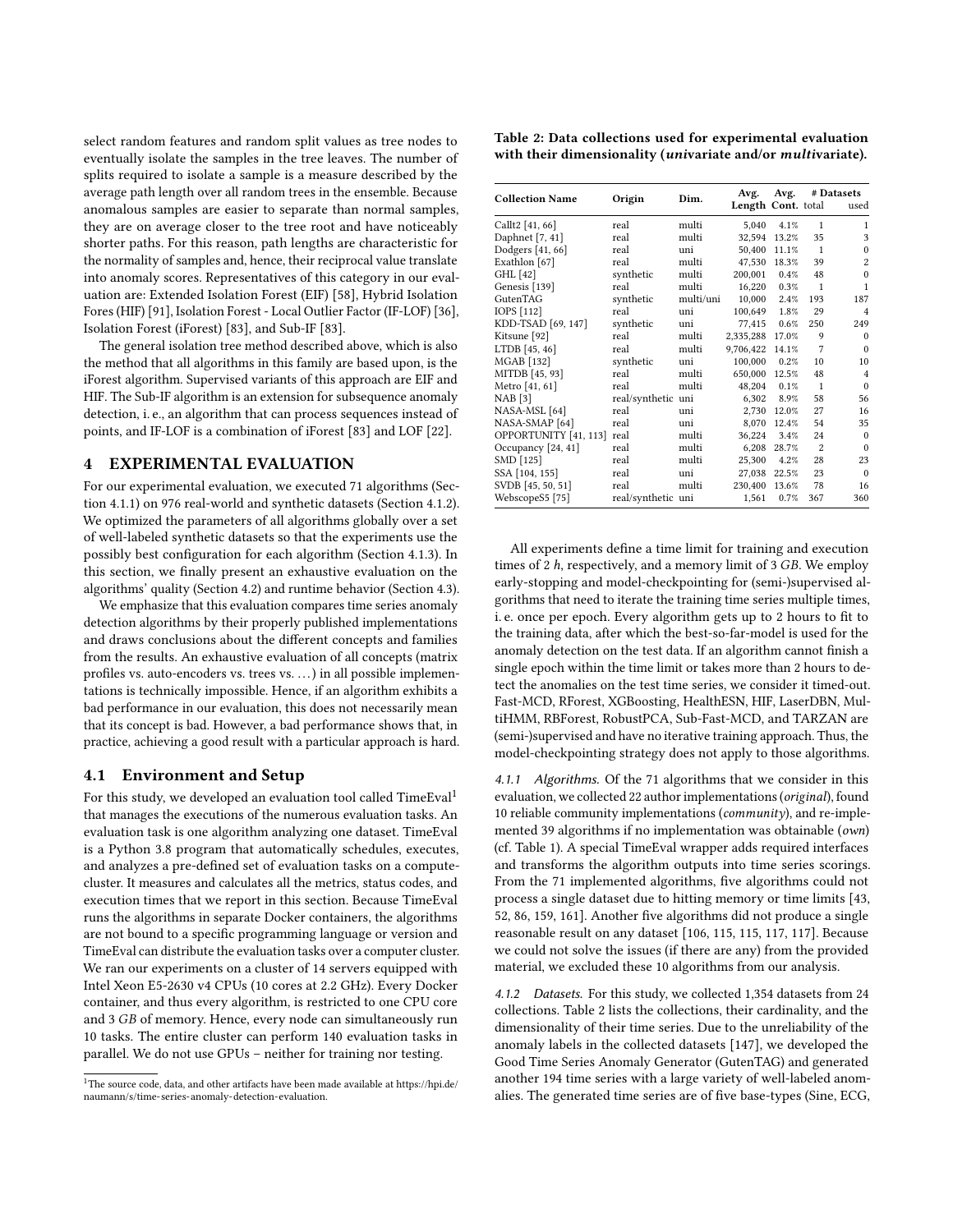Random Walk, Cylinder Bell Funnel, and Polynomial) with different lengths, variances, amplitudes, frequencies, and dimensions. The selection of injected anomalies covers nine different types (amplitude, extremum, frequency, mean, pattern, pattern shift, platform, trend, and variance), which are particularly interesting for the analysis of certain detection capabilities. Furthermore, the well-defined and reliable labels enable a stable parameterization of the algorithms.

From the 1,354 collected datasets, we removed all time series that (a) have no anomalies because there is nothing to be found; (b) have a *contamination*  $> 0.1$  because having more than 10% anomalous points objects the assumption that anomalies are rare (primarily SSA, Occupancy, and Dodgers); (c) could not be processed by at least 50% of the algorithms (usually due to their size and our strict memory and time limits) because this distorts our analytical results (primarily Exathlon, IOPS, Kitsune, and LTDB); and (d) could not be processed with an AUC-ROC score of at least 0.8 by a single algorithm because this indicates a bad label quality (primarily MITDB, SVDB, and Daphnet). The NAB collection contains a few datasets that do not conform to some of our filters, but we included them anyway to see how the algorithms react to these datasets. We also included four randomly selected datasets from Exathlon and IOPS despite their large size, to capture at least a few large time series in the evaluation as food for very efficient approaches. After the filtering, 976 time series datasets remained (cf. Table [2\)](#page-6-4).

<span id="page-7-1"></span>4.1.3 Parameterization. To compare the algorithms in their best possible configurations, we ran a systematic (hyper-)parameter tuning process. Because a full parameter grid search on 192 parameters, 976 datasets, and three evaluation metrics is clearly infeasible (and unrealistic to be run in practice), we assume parameter independence and optimize each parameter separately for best average AUC-ROC score on all synthetic GutenTAG datasets. The best parameter values (see availability page) are then used for the entire evaluation. More specifically, the tuning was executed as follows:

(1) Parameter initialization: We first derive initial settings from default values provided with the algorithms' publications or reference implementations; if no settings are provided, we set reasonable values manually by performing brief tests on a few datasets.

(2) Parameter classification: We classify all individual 192 parameters into four groups: fixed (99), dependent (12), shared (11), and optimize (70). Fixed parameters are default parameters without obvious alternatives, parameters that impact only the runtime performance, or parameters with very explicit default suggestions. Dependent parameters are ones whose best values depend on time series properties so that they cannot be defined globally. For example, the optimal window-size depends on the period size or dominant frequency of the processed dataset. Hence, for dependent parameters, we optimize the heuristic that is used to dynamically calculate them from time series metadata. Shared parameters are parameters that occur in multiple algorithms with the exact same function. These parameters can be optimized jointly for all algorithms, in which they appear, which saves time and increases fairness. Optimize parameters are all remaining parameters that need to be optimized per algorithm.

(3) Parameter limitation: We define a search space (based on default values, human expertise, and ad-hoc tests) for each non-fixed parameter, which is a specific range of values this parameter (or

heuristic) can take. For numeric values, we then draw 5 equidistant samples (including the default value) from this range; for categorical and boolean values, we test all possible settings.

(4) Automatic optimization: We set up TimeEval to test every parameter in every previously determined setting. For algorithms that take exceptionally long on certain datasets, we reduced the size of these datasets for the parameter search. Settings with the best average AUC-ROC scores are then promoted to default parameters.

## <span id="page-7-2"></span>4.2 Quality of Results

In this section, we first analyze the effectiveness of all implemented algorithms on all datasets (Section [4.2.1\)](#page-7-3). We then investigate the reliability of our results and implementations (Section [4.2.2\)](#page-9-0). Finally, we evaluate the overall performance for specific anomaly types and dataset characteristics (Section [4.2.3\)](#page-10-0).

<span id="page-7-3"></span>4.2.1 AUC-ROC, AUC-PR and AUC- $P_T R_T$ . Table [3](#page-8-0) provides a comprehensive qualitative performance overview of all our experimental results. The table lists all 61 algorithms grouped by their input dimensionality and learning type. The table columns TL, OOM, and ERR show the percentage of timeout, out-of-memory, and other errors during the experiments respectively. Within their groups, the algorithms are sorted descending by their mean AUC-ROC score over all datasets. The remaining columns to the right contain a box plot for each algorithm (rows) and specific quality metric (columns). We report the AUC-ROC, AUC-PR, and AUC- $P_T R_T$  scores for all datasets and, additionally, the AUC-ROC score aggregated over only our synthetically generated GutenTAG datasets.

<span id="page-7-0"></span>39 of the 61 algorithms detect anomalies in an unsupervised way. 19 algorithms are semi-supervised and, thus, have to train on data without anomalies beforehand. (RI 1) Despite supervised algorithms using additional information during training (labels for normal and anomalous points), they do not achieve superior results compared to semi-supervised or even unsupervised approaches. One exception is the NF algorithm, which achieved excellent detection rates, albeit only on 34% of the datasets; for the majority of datasets, it either ran into timeouts or errors, which makes the reported results not very reliable (cf. Section [4.2.2\)](#page-9-0). In addition to their weak performance (in this experiment), supervised algorithms are rather unpopular in practice (only 7 out of 158 methods are supervised) most likely because anomalies are usually not known beforehand in real-world scenarios. However, since supervised detection methods translate easily to multivariate data, we have not found any supervised algorithm restricted to only univariate data.

The comparison of the scores of multivariate and univariate algorithms shows that on average, univariate algorithms perform slightly better. For this comparison, we need to consider that multivariate algorithms were run on all time series while univariate algorithms processed only univariate time series. One might conclude that multivariate time series are harder to analyze, but the multivariate algorithms performed 6% worse on the univariate data w. r. t. AUC-ROC than on the multivariate data in our evaluation. We therefore conclude that (RI 2) there is no one-size-fits-all solution in the set of currently available algorithms: A multivariate algorithm is necessary to detect multivariate anomalies (e. g., anomalies in the correlation of series), but a univariate algorithm is preferable for univariate data.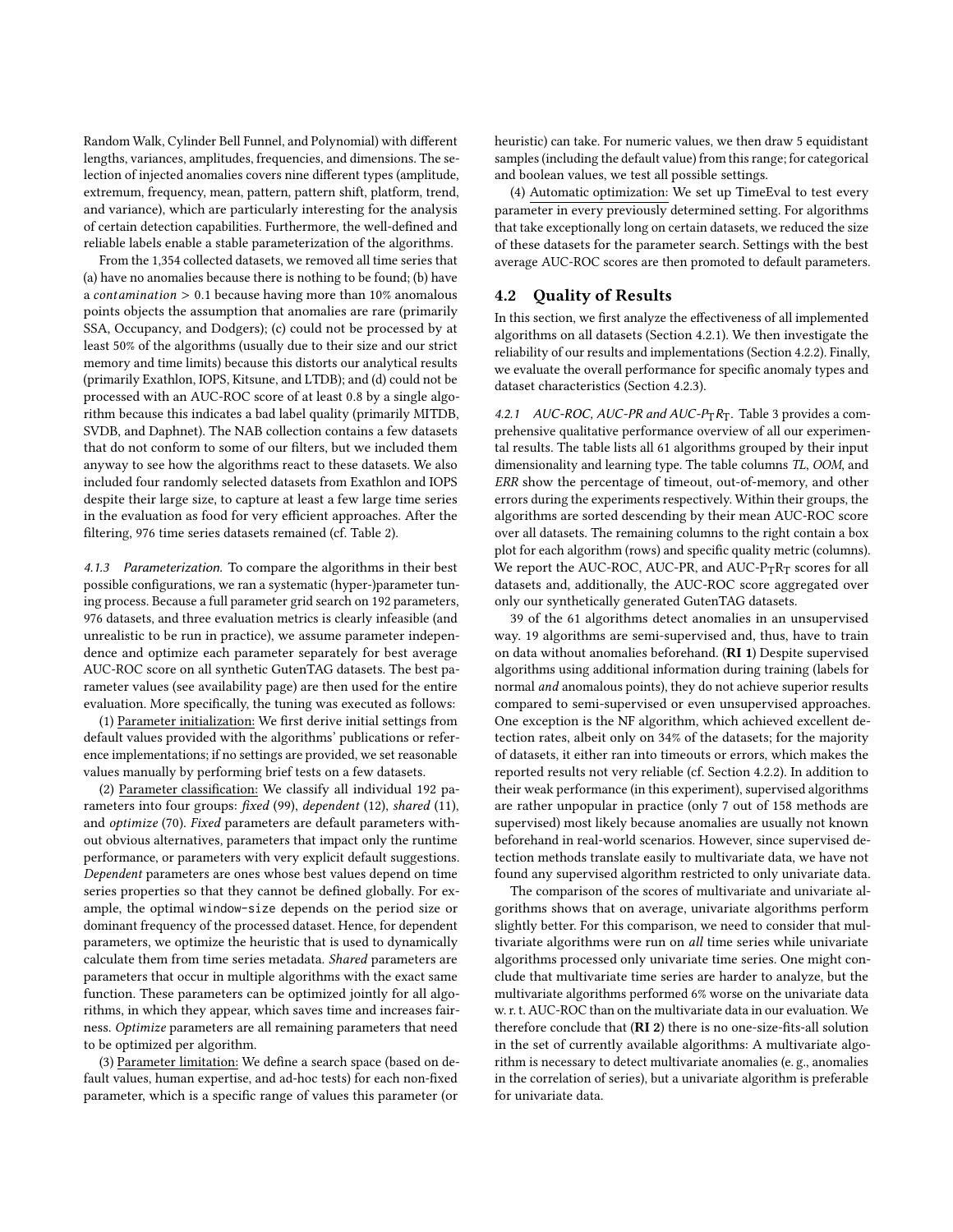<span id="page-8-0"></span>Table 3: Qualitative performance overview for all 61 algorithms with box plots (mean in green and median in orange) showing the score distribution for the metrics AUC-ROC, AUC-PR, and AUC-P $_TR_T$ .

|                   | Dim. Learn. Algorithm                                                                                                                                                                                                                                                                                                                                                                                                                                                                                                                                                                                                              | TL OOM ERR                                                                                                                                                                                                                                                                                                                                                                                                                                                                                                                                                                                                                                                                    | <b>AUC-ROC</b> all datasets                                                    | <b>AUC-PR</b> all datasets                                              | $AUC-PTRT$ all datasets                          | <b>AUC-ROC GutenTAG only</b>                                         |
|-------------------|------------------------------------------------------------------------------------------------------------------------------------------------------------------------------------------------------------------------------------------------------------------------------------------------------------------------------------------------------------------------------------------------------------------------------------------------------------------------------------------------------------------------------------------------------------------------------------------------------------------------------------|-------------------------------------------------------------------------------------------------------------------------------------------------------------------------------------------------------------------------------------------------------------------------------------------------------------------------------------------------------------------------------------------------------------------------------------------------------------------------------------------------------------------------------------------------------------------------------------------------------------------------------------------------------------------------------|--------------------------------------------------------------------------------|-------------------------------------------------------------------------|--------------------------------------------------|----------------------------------------------------------------------|
| <b>UNIVARIATE</b> | $\bullet$ Sub-LOF [22]<br>GrammarViz [120]<br>▲ DWT-MLEAD [134]<br>$\bullet$ VALMOD [82]<br>$\bullet$ SAND [17]<br>Left STAMPi [156]<br>V Series2Graph [16]<br>$\star$ ARIMA [65]<br>$\blacksquare$ PCI [157]<br><b>UNSUPERVISED</b><br>$\bullet$ STOMP [164]<br>$\bullet$ STAMP [156]<br>Triple ES [1]<br>NumentaHTM [3]<br>$\bullet$ NormA-SJ $[15]$<br>$\blacksquare$ Sub-IF [83]<br>MedianMethod [10]<br>$\blacksquare$ SR [112]<br>$\bullet$ PS-SVM [85]<br>PST [128]<br>$\bullet$ SSA [155]<br>$\bullet$ HOT SAX [70]<br>V TSBitmap [144]<br>$\triangle$ DSPOT [122]<br>$\blacksquare$ FFT [111]<br>$\triangle$ S-H-ESD [62] | $2~\%$ $-$ 0 $\%$ $-$ 0 $\%$<br>$3~\%$<br>0 % 0 %<br>$0\%$<br>$0~\%$<br>$0\%$<br>9 % 11 %<br>$1~\%$<br>1 % 22 %<br>5%<br>2%<br>$0\%$<br>1%<br>5 %<br>$0~\%$<br>$0\%$<br>$7~\%$<br>$0~\%$<br>0%<br>$0~\%$<br>$0~\%$<br>$0\%$<br>$2~\%$<br>$0\%$<br>$0\%$<br>$4~\%$<br>$0~\%$<br>$0~\%$<br>9%<br>$15~\%$<br>$0~\%$<br>$0~\%$<br>$0~\%$<br>0%<br>$10~\%$<br>$1~\%$<br>3%<br>$0~\%$<br>$0~\%$<br>0%<br>$0\%$<br>$0\%$<br>0%<br>$0~\%$<br>$0~\%$<br>$0\%$<br>$12~\%$<br>$0~\%$<br>$0\%$<br>$0~\%$<br>$4~\%$<br>$0\%$<br>$1~\%$<br>$0~\%$<br>0%<br>1%<br>24 %<br>$1\%$<br>$0~\%$<br>$0~\%$<br>$0\%$<br>$6~\%$<br>$0~\%$<br>$0\%$<br>$0\%$<br>$0\%$<br>$0\%$<br>$0~\%$<br>$0 \%$ 49% | ⊐<br>Œ<br>−<br>Æ<br>D<br>⊣<br>⊣<br>⊣<br>T.<br>$\Box$<br>⊣<br>$\mathbf{H}$<br>雕 | łТ<br>л<br>нC<br>Ŧ<br>нГ<br>H<br><b>KIND</b><br>н<br>$\Box \vdash$<br>Œ | Ю<br>П<br>Ю<br>T E<br><b>TERR</b><br>Œ<br>$\Box$ | HП<br>ਰ ।<br>Ò<br>Ė<br>Œ<br>ਾ<br>ਾਜ<br>т<br>⊣⊞⊢<br>۳<br>$\mathbf{L}$ |
|                   | $\blacksquare$ Donut [150]<br><b>SEMI-SUPERVISED</b><br>RForest [21]<br>$\blacksquare$ IE-CAE [44]<br>★ XGBoosting [34]<br>★ OceanWNN [143]<br><b>Bagel</b> [79]<br>$S$ R-CNN [112]<br>TARZAN <sup>[71]</sup>                                                                                                                                                                                                                                                                                                                                                                                                                      | $1~\%$<br>$1~\%$<br>$2~\%$<br>$12~\%$<br>$0~\%$<br>$0\%$<br>$0~\%$<br>$0~\%$<br>1%<br>$0~\%$<br>$0\%$<br>$0\%$<br>$0~\%$<br>$0 \% 10 \%$<br>$19~\%$<br>$0~\%$<br>2%<br>$22~\%$<br>$0~\%$<br>1%<br>$0~\%$<br>$0~\%$ 18 $\%$                                                                                                                                                                                                                                                                                                                                                                                                                                                    | ਮ ਤਹਿੰ<br>┱<br>۳<br>÷,<br>┳<br>R                                               | H<br>л<br>$\Box$<br>л<br>$\Box$<br>÷<br><b>CB</b>                       | г<br>П<br>电正正<br>n<br>Ŧ.<br>Ю                    | n 1<br>Œ<br>┯<br>т<br>٠m<br>ŧ                                        |
| MULTIVARIATE      | $\bullet$ k-Means [151]<br>$\bullet$ KNN [110]<br>$\star$ Torsk [60]<br>EIF[58]<br><b>UNSUPERVISED</b><br>iForest [83]<br>$\bullet$ HBOS [47]<br><b>ODBStream</b> [55]<br>$\bullet$ CBLOF [59]<br>$\triangle$ COPOD [80]<br>$\blacksquare$ IF-LOF [36]<br>$\bullet$ LOF [22]<br>$\bullet$ COF [130]<br>$\blacksquare$ PCC [121]                                                                                                                                                                                                                                                                                                    | $0~\%$<br>$4~\%$<br>1%<br>$0~\%$<br>$0~\%$<br>$0\%$<br>$0~\%$<br>$0\%$<br>7%<br>$0~\%$<br>$0~\%$<br>$0~\%$<br>$0~\%$<br>0%<br>$0~\%$<br>$0~\%$<br>$0~\%$<br>$0\%$<br>$0~\%$<br>2 % 78 %<br>$0~\%$<br>$0~\%$<br>0%<br>$0~\%$<br>$0\%$<br>0%<br>$0~\%$<br>$0~\%$<br>3%<br>$0~\%$<br>$0~\%$<br>$0\%$<br>$0~\%$ 24 $\%$<br>$0~\%$<br>$0~\%$<br>$0~\%$<br>$0~\%$                                                                                                                                                                                                                                                                                                                   | T<br>π<br>. .                                                                  | г<br>П<br>г<br>. .<br>г<br>п<br>т<br>Ŧ                                  | г                                                | ਿਸ⊒<br>т<br>-181<br>TF<br><del>∟ स</del><br>-03<br>Œ<br>TH.          |
|                   | $\bigstar$ LSTM-AD [89]<br>HealthESN [32]<br>SEMI-SUPERVISED<br>$\star$ Telemanom [64]<br>RBForest [165]<br>EncDec-AD [88]<br>DeepAnT [94]<br>OmniAnomaly [125] 0 %<br>LaserDBN [100]<br>RobustPCA [101]<br>TAnoGan <sup>[8]</sup><br>Hybrid KNN [124]                                                                                                                                                                                                                                                                                                                                                                             | 14 % 50 %<br>3%<br>66 %<br>0%<br>$0\%$<br>$0~\%$<br>$0\%$<br>$0~\%$<br>$6~\%$<br>$5~\%$<br>$0\%$<br>55 % 26 %<br>3%<br>5 %<br>$0~\%$<br>$0\%$<br>$2~\%$<br>$4~\%$<br>$4~\%$<br>7%<br>$0\%$<br>0%<br>$0~\%$<br>$0\%$<br>65 %<br>$0~\%$<br>1%<br>$0~\%$<br>$1~\%$<br>$1~\%$                                                                                                                                                                                                                                                                                                                                                                                                     | īП<br>Ъ<br>48 1                                                                | . .<br>Л<br>٦<br>п<br>٦.<br>σ<br>$\Box$<br>□⊣                           | ◘<br>łТ<br>œ<br>$\Box$<br>łП<br>┍<br>Œ<br>z.     | эŋ<br>$\overline{\phantom{a}}$                                       |
|                   | $\triangle$ NF [116]<br><b>SUPER</b><br>HIF[91]<br>MultiHMM [78]                                                                                                                                                                                                                                                                                                                                                                                                                                                                                                                                                                   | $60~\%$<br>$6~\%$ $~$ 0 $\%$<br>$1~\%$<br>$0\%$ 0%<br>$0~\%$<br>0 % 52 %                                                                                                                                                                                                                                                                                                                                                                                                                                                                                                                                                                                                      | $\,0\,$<br>0.5<br>$1\quad 0$                                                   | Н□<br>ŒH<br>0.5                                                         | ю<br>Ŧ<br>Г<br>٦<br>$1\quad 0$<br>0.5<br>$1\,$   | $\mathbf{0}$<br>$0.5\,$                                              |

Some algorithms take exceptionally long for training and/or execution or consume a lot of memory, which caused them to exceed our resource limits: NF, HealthESN, EncDec-AD, and TAnoGan, for example, finished less than 50% of the datasets within the time limit and COF, LSTM-AD, and EncDec-AD ran out of memory in more than 20% of the experiments. These timeout and memory errors often occur with multivariate algorithms due to the higher complexity of multivariate data and algorithms. Algorithm implementations with high error rates, such as S-H-ESD, DBStream, and MultiHMM, often failed because they could not deal with certain input characteristics (e. g., value plateaus) or made assumptions that

do not generalize; errors also indicate technical flaws that we could not resolve. A high error rate does, in general, not reflect on the performance of an algorithm, as we see unstable implementations with both good (e. g., NF) and bad (e. g., S-H-ESD) scores. (RI 3) The relatively high overall error susceptibility despite our strong investment into each implementation shows that every practical algorithm deployment needs careful testing; only few implementations, such as DWT-MLEAD, KNN, and Sub-LOF, actually appear to be both robust and effective.

When comparing the results of different quality metrics, we observe that the rankings for the AUC-ROC and AUC-PR scores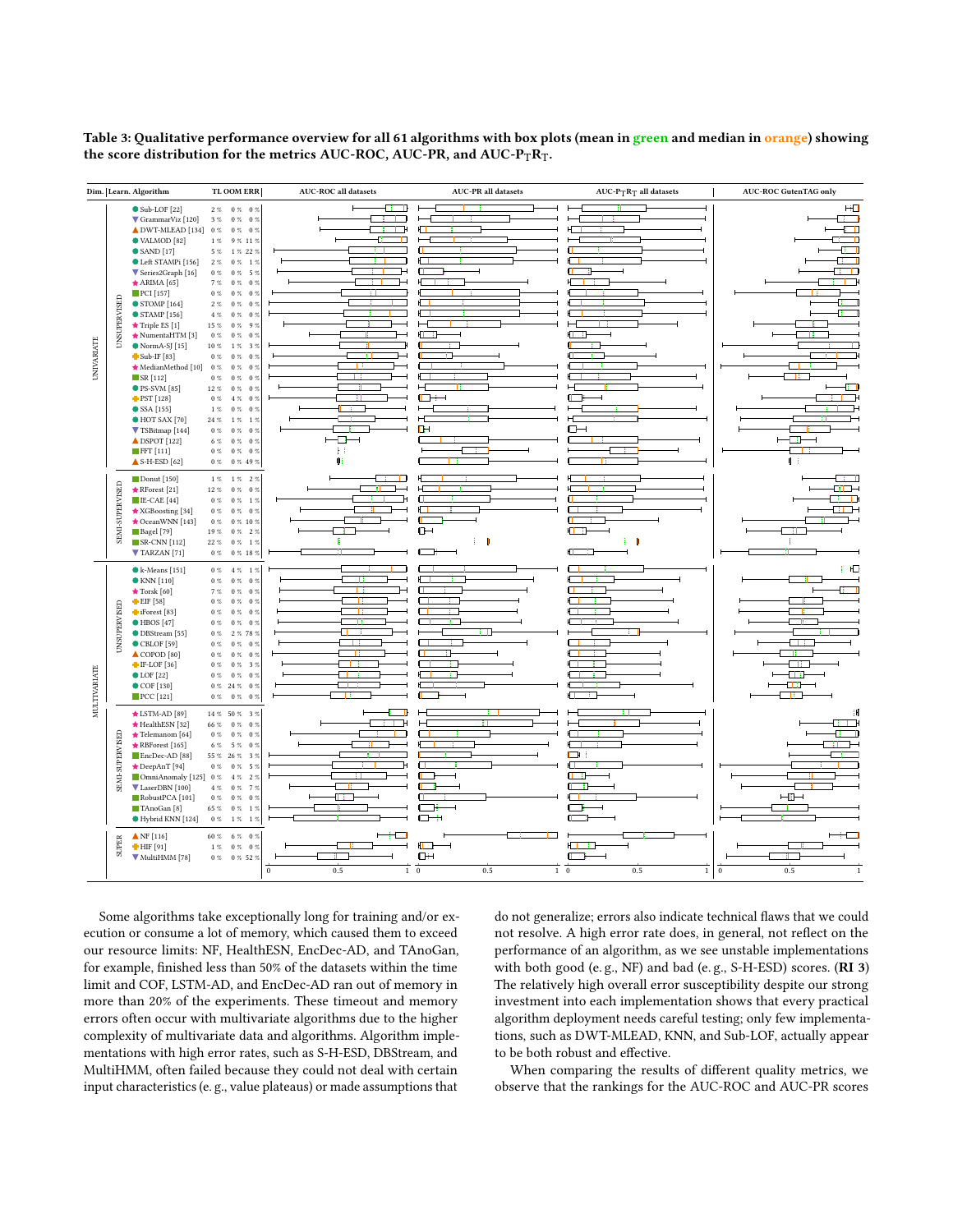<span id="page-9-1"></span>

Figure 3: Scorings of GrammarViz (encoding), Sub-LOF (distance), DWT-MLEAD (distribution), DeepAnT (forecasting), Donut (reconstruction), and Sub-IF (trees) on a GutenTAG sinus series with five anomalies; AUC-ROC in parentheses.

clearly deviate due to their different scoring focus (cf. Section [2\)](#page-1-0). The reason is that some algorithms mark the start and the end of an anomalous section, while others mark the entire section; most algorithms also mark the transition into an anomaly as anomalous, while, i. a., forecasting methods tend to mark anomalies not before they actually started. For example, DeepAnT is much stronger in AUC-ROC than in AUC-PR, while DBStream is the strongest approach in AUC-PR but only mediocre in AUC-ROC. (RI 4) The most relevant scoring metric, therefore, depends on the use case and what the results are expected to indicate. We provide the scores for all three metrics in Table [3](#page-8-0) for reference and report only AUC-ROC scores in all further charts.

The results in Table [3](#page-8-0) further show higher average AUC-ROC scores for experiments on only GutenTAG datasets than on all datasets; in particular, the AUC-ROC score variances are lower on average. This is partially because the algorithms have been optimized for these datasets, which demonstrates the need for parameter tuning. However, the clarity of the improvements (despite varying parameter counts) also shows that real-world datasets are either harder or their labeling quality is worse. We therefore follow the recommendation of [\[147\]](#page-17-1) and also provide results on controlled data for performance comparison. Contrary to our general observation, a few outlier-detection algorithms, such as MedianMethod, actually perform better on all datasets, which is because the fraction of extreme-value anomalies is higher in the real-world data than in the generated data and they excel in this discipline. The results for supervised algorithms are the same for both aggregation types because the collected data does not include time series with proper labels for supervised training.

The scorings in Table [3](#page-8-0) let us draw the conclusion that k-Means, which leverages simple subsequence time series clustering, is a very effective multivariate approach performing similarly well as other representatives of the distance family. This is surprising because previous research suggests that subsequence time series clustering produces meaningless cluster centers (usually sinusoids) [\[81\]](#page-15-25). The authors of [\[81\]](#page-15-25) claim that motifs, similar to those used in NormA-SJ, capture true cluster centroids more accurately, but our experiments cannot confirm that this is actually beneficial for anomaly detection.

Figure [3](#page-9-1) shows six AUC-ROC scorings for a time series with different types of anomalies. From each anomaly detection family,

<span id="page-9-2"></span>

Figure 4: Reliability of reported results.

we selected one interesting representative to demonstrate certain algorithmic strengths: GrammarViz (encoding) is particularly strong in frequency and pattern anomaly detection; Sub-LOF (distance) marks pattern shifts particularly precisely and works well in general; DWT-MLEAD (distribution) also finds all anomalies very well, but it produces high scores for noticeably wide areas around the anomalous sections; DeepAnT (forecasting) detects pattern shifts and frequencies particularly well and, as a forecasting approach, its scores always peak a bit later than all other scores; Donut (reconstruction) is clearly very sensitive to patterns but insensitive to magnitudes, which is why the pattern anomaly dominates its scores; Sub-IF (trees) is particularly sensitive to pattern anomalies and struggles a bit with point anomalies and pattern shifts.

(RI 5) Our experimental results on the different datasets show that, overall, every anomaly detection family can be effective and there is no clear winner. Furthermore, no single algorithm achieved perfect scores leaving much room for future work.

<span id="page-9-0"></span>4.2.2 Reliability of Results. Figure [4](#page-9-2) relates the algorithms' average AUC-ROC scores to their percentage of successfully processed datasets. Hence, the y-coordinate of a point indicates the reliability of the point's AUC-ROC score. The algorithms are color-coded by their family and the most relevant points are labeled.

Most algorithms (87%) have successfully processed more than 70% of the datasets, and many algorithms (35%) even processed more than 99% of the datasets. The large majority of reported quality measurements is, therefore, reliable. For example, DWT-MLEAD has an average AUC-ROC score of 0.83 with a reliability of 100% and will most likely perform well also on other datasets. On the contrary, RobustPCA has an average AUC-ROC score of only 0.54 with a reliability of 100% and will, therefore, most likely perform badly also on other datasets.

Only 8 algorithms have a reliability lower than 52%, among which MultiHMM, S-H-ESD, and TAnoGan performed poorly, DB-Stream and EncDec-AD performed mediocre, and HealthESN, NF and LSTM-AD performed great. The qualitative characterizations are, therefore, not particularly representative, but demonstrate significant setup and runtime difficulties: MultiHMM, S-H-ESD, and DBStream encountered many internal errors that we could not fix; NF, HealthESN, EncDec-AD, and TAnoGan struggled with the 4  $h$ time limit; and LSTM-AD often exceeded the 3 GB memory limit.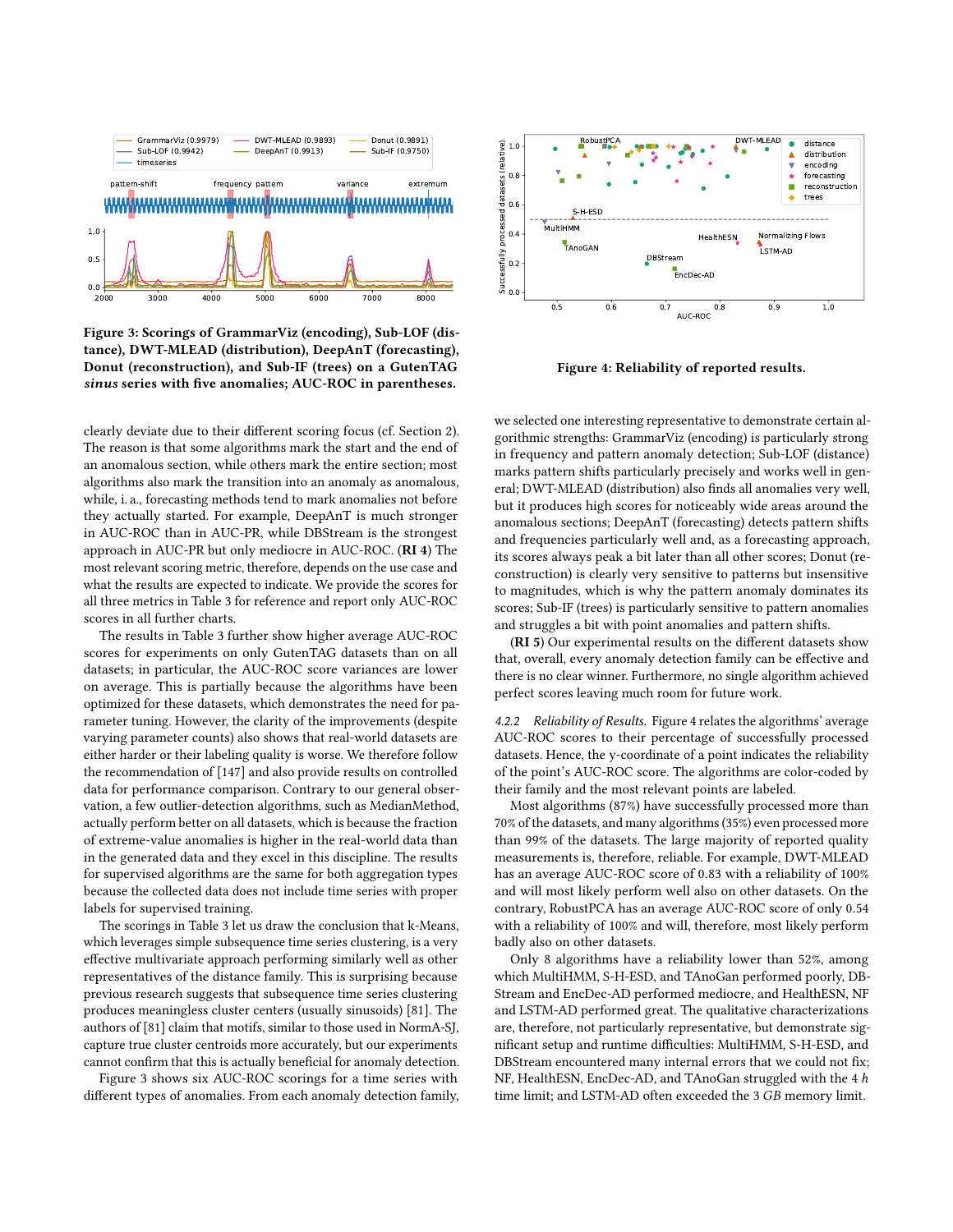<span id="page-10-2"></span>

Figure 5: Quality results grouped by dataset characteristics (anomaly type, base oscillation, trend, periodicity) with emphasis on algorithm families.

<span id="page-10-0"></span>4.2.3 Anomaly Types and Dataset Characteristic. Our data generation tool GutenTA $G<sup>2</sup>$  $G<sup>2</sup>$  $G<sup>2</sup>$  generates time series with very specific characteristics (anomaly type, base oscillation, trend, periodicity, and dimensionality), which we can use to conduct insightful analyses. Figure [5](#page-10-2) shows the average AUC-ROC scores of all 61 algorithms grouped by these characteristics: Every point in the plot represents an algorithm and every row a specific characteristic. For better readability, every row is subdivided into six color-coded sub-rows

– one for each method family. The black vertical marker line in each row marks the mean AUC-ROC score of all algorithms for the particular characteristic and, hence, the overall performance for a specific characteristic (in the generated time series). We annotate the best performing algorithm per data characteristic (highest average AUC-ROC score; smallest standard deviation as tiebreaker).

Considering the anomaly types, (RI 6) an extremum seems to be the easiest anomaly (avg. AUC-ROC score above 0.8) and (RI 7) a trend the hardest anomaly (avg. AUC-ROC score below 0.6). For extremum anomalies, we find that tree-based algorithms and point anomaly detectors work exceptionally well; for trend anomalies, only few encoding, distance and forecasting approaches delivered acceptable results.  $(RI 8)$  Frequency and pattern-shift anomalies clearly separate the algorithms in ones that can (mostly distance and forecasting) and ones that cannot (mostly reconstruction and tree) detect them.

The base oscillation groups show that anomalies in periodic sine waves are the easiest to detect, while the same types of anomalies are the hardest to detect in chaotic Cylinder Bell Funnel (CBF) base oscillations. (RI 9) Due to the lack of structure in chaotic time series, most algorithms struggle to find a suitable representation for normal behavior or cannot distinguish between normal and abnormal subsequences at all. The algorithms reached a suspiciously high average AUC-ROC score of 0.75 on the non-periodic Random Walk (RW) time series because these series do not contain the relatively hard-to-find pattern and pattern-shift anomalies – on non-periodic data, such anomalies cannot be represented. However, the comparison of sinus and ecg indicates that increasingly complex patterns also increase the difficulty for anomaly detection.

Figure [5](#page-10-2) shows that trends do have an impact on individual algorithms (sometimes positive and sometimes negative), but the average performance of all algorithms is surprisingly robust against simple trends. Only the quadratic trend seems to complicate the detection a bit. For distance-based algorithms, trends are the slightest problem (if not an advantage).

(RI 10) Anomalies on periodic time series are easier to detect than on non-periodic time series. Even though the average values differ by only 0.03, more algorithms reached scores higher than 0.90 on periodic time series (16 algorithms) than on non-periodic time series (two algorithms). As mentioned earlier, periodic time series also contain more difficult anomalies so that their scores are disadvantaged in this comparison.

Our measurements show that anomaly detection on univariate time series is on average easier than on multivariate time series. A direct comparison yields a higher average AUC-ROC score of 0.06. This effect is particularly evident on our generated datasets because most of their anomalies are present only in a single channel, which makes them harder to distinguish from noise.

(RI 11) In summary, most reconstruction methods yielded rather bad AUC-ROC scores ( $\sim$  0.5) and only some algorithms in this group, i. e., EncDec-AD and Donut, can detect anomalies well across all characteristics; forecasting and distance algorithms, on the contrary, yielded particularly good results and many of their representatives, such as DeepAnT and Sub-LOF, are amongst the best performing algorithms in almost every characteristic; finally, distance algorithms performed remarkably well on variance anomalies.

<span id="page-10-1"></span> $^{2}$ For a more detailed description, please consider the GutenTAG documentation at [https://github.com/HPI-Information-Systems/gutentag.](https://github.com/HPI-Information-Systems/gutentag)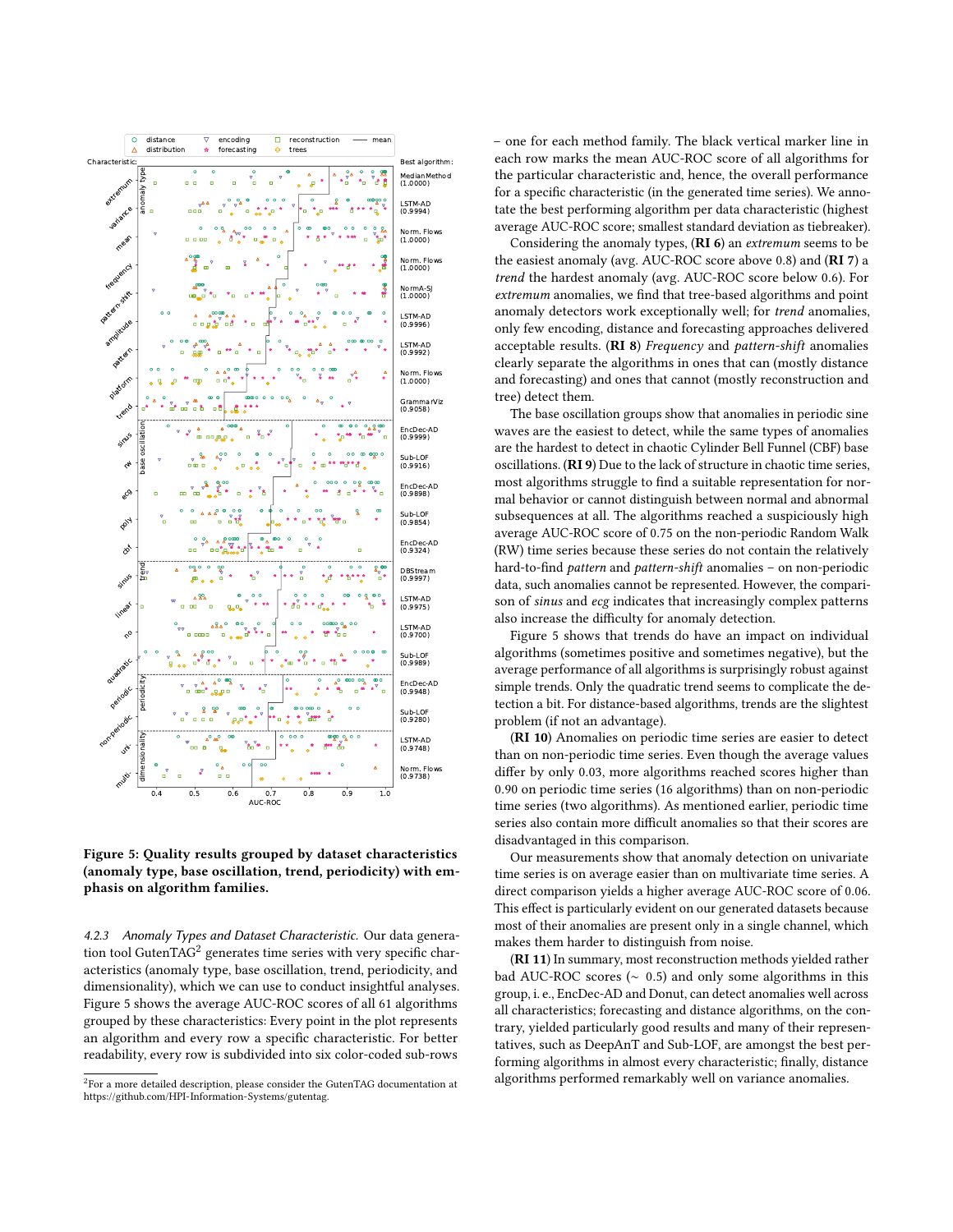<span id="page-11-2"></span>

Figure 6: Average runtime per algorithm for one data point (logarithmically scaled).

#### <span id="page-11-1"></span>4.3 Runtime and Memory

In a final experiment, we measured the runtimes for all algorithms on our univariate time series and normalized the runtimes by the lengths of the respective time series. Figure [6](#page-11-2) shows the average measured runtime of every algorithm for one time series data point. The plotted times cover training and testing times, both with a time limit of 2 ℎ. Consequently, (semi-)supervised algorithms can take up to 4 *h* per time series if their training does not converge before the limit and they time out during testing. Algorithm executions that exceed the time limit are considered with a runtime equal to the time limit. If this happens to an algorithm at least once, it is marked with a † to indicate that its true runtime could be longer than listed in the plot. Algorithm executions with errors are excluded from consideration because we could not measure any runtimes.

(RI 12) Most supervised and semi-supervised algorithms are among the slowest algorithms in our evaluation and need on average 255 ms for one data point, which is largely due to their long training times. This observation confirms similar conclusions made in related work [\[67\]](#page-14-21). There are, however, (semi-)supervised methods, such as XGBoosting, RobustPCA, TARZAN, and LaserDBN, that compete well  $\left($  < 2.5 *ms* per data point) with the runtime performance of the unsupervised methods. We also find unsupervised algorithms, such as Triple ES, NormA-SJ, HOT SAX, DSPOT, and ARIMA, that took exceptionally long ( $> 125$  ms per data point).

Because every approach calculates/learns some model to solve the task, the performance is not necessarily tied to the learning type. (RI 13) Overall, neither the fastest algorithms nor the slowest algorithms delivered qualitatively good results (cf. Table [3\)](#page-8-0). The algorithm with the clearly best cost/benefit ratio in our experiments is DWT-MLEAD with an average AUC-ROC score of 83% and an outstanding runtime of  $2.2$  ms per data point.

<span id="page-11-0"></span>(RI 14) Only few implementations actually struggle with our 3 GB memory limit. LSTM-AD and EncDec-AD, for example, are deep learning methods that innately require more memory than other methods and, therefore, exceeded the limit in 50% and 26% of the experiments, respectively. The unsupervised COF algorithm also exceeded the limit in 24% of all experiments. It is comparatively memory inefficient but able to analyze multivariate data, while other unsupervised methods with lower memory footprints cannot.

## 5 DISCUSSION

In line with related work [\[67\]](#page-14-21), we found that deep learning approaches are not (yet) competitive despite their higher processing effort on training data. We could also confirm that "simple methods yield performance almost as good as more sophisticated methods" [\[56\]](#page-14-25). Still, no single algorithm clearly performs best. We highlighted several algorithms with specific strengths, but the overall performance results call for further research in the following three areas:

Flexibility: No algorithm (or algorithm family) clearly dominates all other approaches and solves all anomaly detection setups. To advance the field of anomaly detection, we suggest further research on *holistic* and *hybrid* anomaly detection systems that combine existing strengths for the detection of more diverse anomalies in time series with arbitrary characteristics.

Reliability: Despite our best efforts, only very few algorithms could process all time series without errors and within common time and memory limits. We therefore emphasize the importance of further research on the robustness and scalability of time series anomaly detection algorithms.

Simplicity: Most anomaly detection algorithms of this study were remarkably sensitive to their parameter settings and required on average seven settings. What makes this problem worse is that most practical use cases do not have training data for algorithm configuration. For this reason, further research on auto-configuring and self-tuning algorithms is very much needed.

## ACKNOWLEDGMENTS

We thank all members of our community that published or provided their data and source code, without whom this work would not have been possible. We thank very much Grit Fessel, Ulrike Herwig, Siddeshkanth Logonathan, David Matuschek, Rohan Sawahn, and Richard Schulz for their support in the implementation of individual algorithms and John Paparrizos, Paul Boniol, Themis Palpanas, and Felix Naumann for their valuable input to our research project.

The work was funded by the German government as part of the LuFo VI call I program (Luftfahrtforschungsprogramm) under the grant number 20D1915. The management of Rolls-Royce Deutschland Ltd. & Co. KG is gratefully acknowledged for supporting the work and permitting the presentation of results.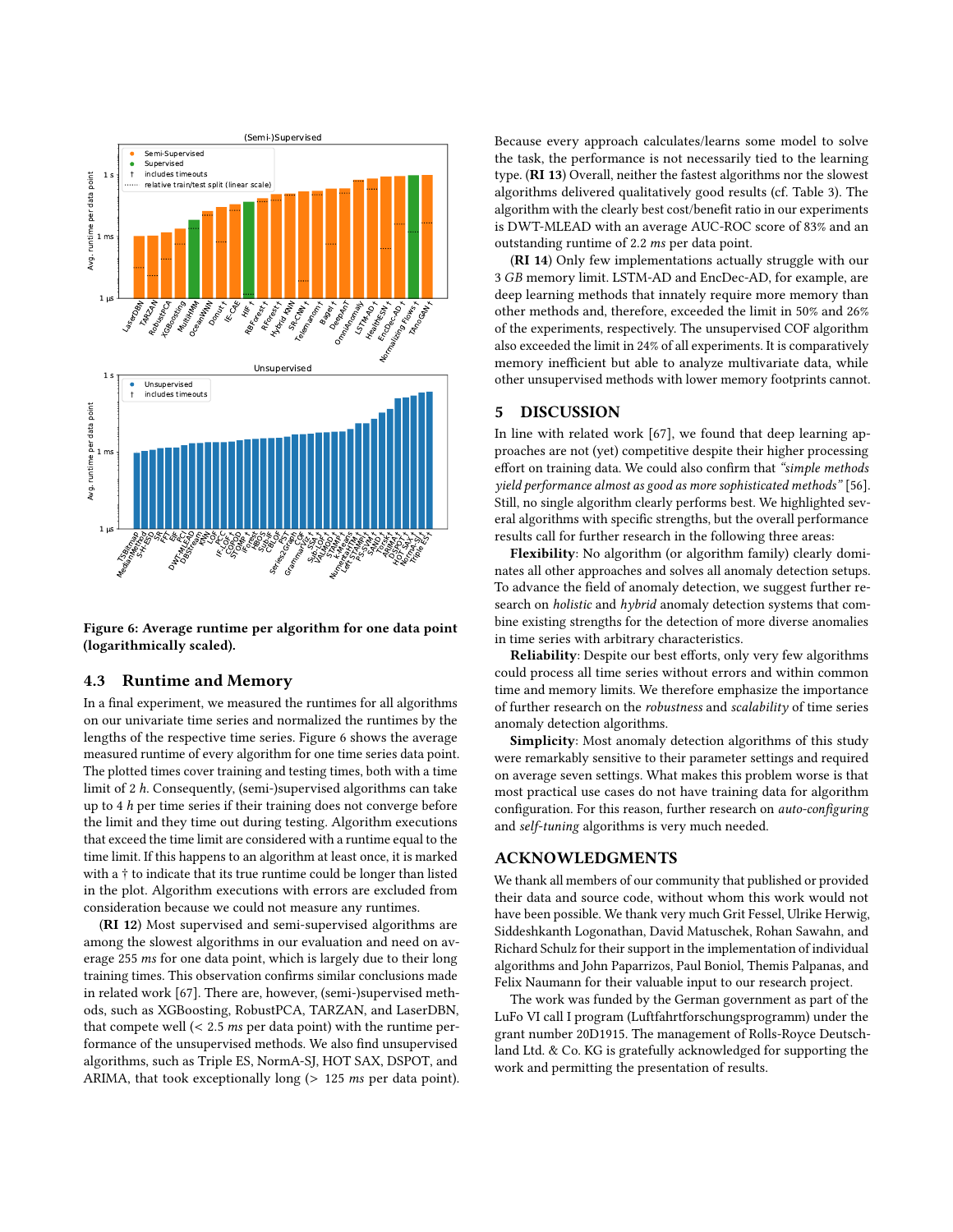#### REFERENCES

- <span id="page-12-16"></span>[1] Adam Aboode. 2018. Anomaly Detection in Time Series Data Based on Holt-Winters Method. Master Thesis. KTH Royal Institute of Technology.
- <span id="page-12-3"></span>[2] Charu C. Aggarwal. 2017. Outlier Analysis. Springer Inter-national Publishing. ISBN: 978-3-319-47578-3. DOI: [10.1007/](https://doi.org/10.1007/978-3-319-47578-3) [978-3-319-47578-3.](https://doi.org/10.1007/978-3-319-47578-3)
- <span id="page-12-4"></span>[3] Subutai Ahmad, Alexander Lavin, Scott Purdy, and Zuha Agha. 2017. Unsupervised real-time anomaly detection for streaming data. Neurocomputing, 262, 134-147. DOI: [10.1016/](https://doi.org/10.1016/j.neucom.2017.04.070) [j.neucom.2017.04.070.](https://doi.org/10.1016/j.neucom.2017.04.070)
- <span id="page-12-0"></span>[4] Sardar Ansari, Negar Farzaneh, Marlena Duda, Kelsey Horan, Hedvig B. Andersson, Zachary D. Goldberger, Brahmajee K. Nallamothu, and Kayvan Najarian. 2017. A review of automated methods for detection of myocardial ischemia and infarction using electrocardiogram and electronic health records. IEEE Reviews in Biomedical Engineer-ing, 10, 264-298. poi: [10.1109/RBME.2017.2757953.](https://doi.org/10.1109/RBME.2017.2757953)
- <span id="page-12-20"></span>[5] Jérôme Antoni and Pietro Borghesani. 2019. A statistical methodology for the design of condition indicators. Mechanical Systems and Signal Processing, 114, 290-327. DOI: [10.1016/j.ymssp.2018.05.012.](https://doi.org/10.1016/j.ymssp.2018.05.012)
- <span id="page-12-9"></span>[6] Andreas Arning, Rakesh Agrawal, and Prabhakar Raghavan. 1996. A linear method for deviation detection in large databases. In Proceedings of the International Conference on Knowledge Discovery and Data Mining (SIGKDD), 164–169.
- <span id="page-12-24"></span>[7] M. Bachlin, M. Plotnik, D. Roggen, I. Maidan, J.M. Hausdorff, N. Giladi, and G. Troster. 2010. Wearable Assistant for Parkinson's Disease Patients With the Freezing of Gait Symptom. IEEE Transactions on Information Technology in Biomedicine, 14, 2, 436-446. DOI: 10.1109/TITB.2009. [2036165.](https://doi.org/10.1109/TITB.2009.2036165)
- <span id="page-12-6"></span>[8] Md Abul Bashar and Richi Nayak. 2020. TAnoGAN: Time Series Anomaly Detection with Generative Adversarial Networks. arXiv: 2008.09567 [\[cs, stat\]](https://arxiv.org/abs/2008.09567). Retrieved 09/14/2020 from [http://arxiv.org/abs/2008.09567.](http://arxiv.org/abs/2008.09567)
- <span id="page-12-21"></span>[9] Luis Basora, Xavier Olive, and Thomas Dubot. 2019. Recent Advances in Anomaly Detection Methods Applied to Avia-tion. Aerospace, 6, 11, 117. DOI: [10.3390/aerospace6110117.](https://doi.org/10.3390/aerospace6110117)
- <span id="page-12-19"></span>[10] Sabyasachi Basu and Martin Meckesheimer. 2007. Automatic outlier detection for time series: an application to sensor data. Knowledge and Information Systems, 11, 2, 137– 154. doi: [10.1007/s10115-006-0026-6.](https://doi.org/10.1007/s10115-006-0026-6)
- <span id="page-12-15"></span>[11] Arpita Bhargava and A.S. Raghuvanshi. 2013. Anomaly Detection in Wireless Sensor Networks Using S-Transform in Combination with SVM. In Proceedings of the International Conference on Computational Intelligence and Communica-tion Networks (CICN), 111-116. DOI: [10.1109/CICN.2013.34.](https://doi.org/10.1109/CICN.2013.34)
- <span id="page-12-1"></span>[12] Ane Blázquez-García, Angel Conde, Usue Mori, and Jose A. Lozano. 2020. A review on outlier/anomaly detection in time series data. arXiv: 2002.04236 [\[cs, stat\]](https://arxiv.org/abs/2002.04236). Retrieved 07/20/2020 from [http://arxiv.org/abs/2002.04236.](http://arxiv.org/abs/2002.04236)
- <span id="page-12-11"></span>[13] Kristof Böhmer and Stefanie Rinderle-Ma. 2016. Multi-perspective Anomaly Detection in Business Process Execution Events. In Proceedings of the Confederated International Conference "On the Move to Meaningful Internet Systems" (OTM), 80-98. doi: [10.1007/978-3-319-48472-3\\_5.](https://doi.org/10.1007/978-3-319-48472-3_5)
- <span id="page-12-8"></span>[14] Paul Boniol, Michele Linardi, Federico Roncallo, and Themis Palpanas. 2020. Automated Anomaly Detection in Large Sequences. In Proceedings of the International Conference on Data Engineering (ICDE), 1834-1837. DOI: [10.1109/ICDE48307](https://doi.org/10.1109/ICDE48307.2020.00182). [2020.00182.](https://doi.org/10.1109/ICDE48307.2020.00182)
- <span id="page-12-12"></span>[15] Paul Boniol, Michele Linardi, Federico Roncallo, Themis Palpanas, Mohammed Meftah, and Emmanuel Remy. 2021. Unsupervised and Scalable Subsequence Anomaly Detection in Large Data Series. The VLDB Journal. DOI: [10.1007/s00778-](https://doi.org/10.1007/s00778-021-00655-8) [021-00655-8.](https://doi.org/10.1007/s00778-021-00655-8)
- <span id="page-12-10"></span>[16] Paul Boniol and Themis Palpanas. 2020. Series2Graph: graphbased subsequence anomaly detection for time series. Proceedings of the VLDB Endowment (PVLDB), 13, 11, 14. DOI: [10.14778/3407790.3407792.](https://doi.org/10.14778/3407790.3407792)
- <span id="page-12-22"></span>[17] Paul Boniol, John Paparrizos, Themis Palpanas, and Michael J Franklin. 2021. SAND: Streaming Subsequence Anomaly Detection. Proceedings of the VLDB Endowment (PVLDB), 14, 10, 1717–1729. doi: [10.14778/3467861.3467863.](https://doi.org/10.14778/3467861.3467863)
- <span id="page-12-18"></span>[18] George E. P. Box, Gwilym M. Jenkins, Gregory C. Reinsel, and Greta M. Ljung. 2015. Time Series Analysis: Forecasting and Control. (5th edition). John Wiley & Sons. isbn: 978-1- 118-67502-1.
- <span id="page-12-5"></span>[19] Andrew P Bradley. 1997. The use of the area under the ROC curve in the evaluation of machine learning algorithms. Pattern recognition, 30, 7, 1145–1159.
- <span id="page-12-2"></span>[20] Mohammad Braei and Sebastian Wagner. 2020. Anomaly Detection in Univariate Time-series: A Survey on the Stateof-the-Art. Version 1. arXiv: 2004.00433 [\[cs, stat\]](https://arxiv.org/abs/2004.00433). Retrieved 10/27/2020 from [http://arxiv.org/abs/2004.00433.](http://arxiv.org/abs/2004.00433)
- <span id="page-12-23"></span>[21] Leo Breiman. 2001. Random forests. Machine Learning, 45, 1, 5–32. doi: [10.1023/A:1010933404324.](https://doi.org/10.1023/A:1010933404324)
- <span id="page-12-7"></span>[22] Markus M. Breunig, Hans-Peter Kriegel, Raymond T. Ng, and Jörg Sander. 2000. LOF: identifying density-based local outliers. In Proceedings of the International Conference on Management of Data (SIGMOD), 93-104. DOI: [10.1145/](https://doi.org/10.1145/342009.335388) [342009.335388.](https://doi.org/10.1145/342009.335388)
- <span id="page-12-14"></span>[23] S. Budalakoti, S. Budalakoti, A.N. Srivastava, M.E. Otey, and M.E. Otey. 2009. Anomaly Detection and Diagnosis Algorithms for Discrete Symbol Sequences with Applications to Airline Safety. IEEE Transactions on Systems, Man, and Cybernetics, Part C (Applications and Reviews), 39, 1, 101–113. doi: [10.1109/TSMCC.2008.2007248.](https://doi.org/10.1109/TSMCC.2008.2007248)
- <span id="page-12-25"></span>[24] Luis M. Candanedo and Véronique Feldheim. 2016. Accurate occupancy detection of an office room from light, temperature, humidity and CO 2 measurements using statistical learning models. Energy and Buildings, 112, 28-39. DOI: [10.1016/j.enbuild.2015.11.071.](https://doi.org/10.1016/j.enbuild.2015.11.071)
- <span id="page-12-17"></span>[25] Kevin M. Carter and William W. Streilein. 2012. Probabilistic reasoning for streaming anomaly detection. In Proceedings of the Workshop on Statistical Signal Processing (SSP), 377– 380. doi: [10.1109/SSP.2012.6319708.](https://doi.org/10.1109/SSP.2012.6319708)
- <span id="page-12-13"></span>[26] Soumen Chakrabarti, Sunita Sarawagi, and Byron Dom. 1998. Mining Surprising Patterns Using Temporal Description Length. In Proceedings of the International Conference on Very Large Databases (VLDB), 606–617.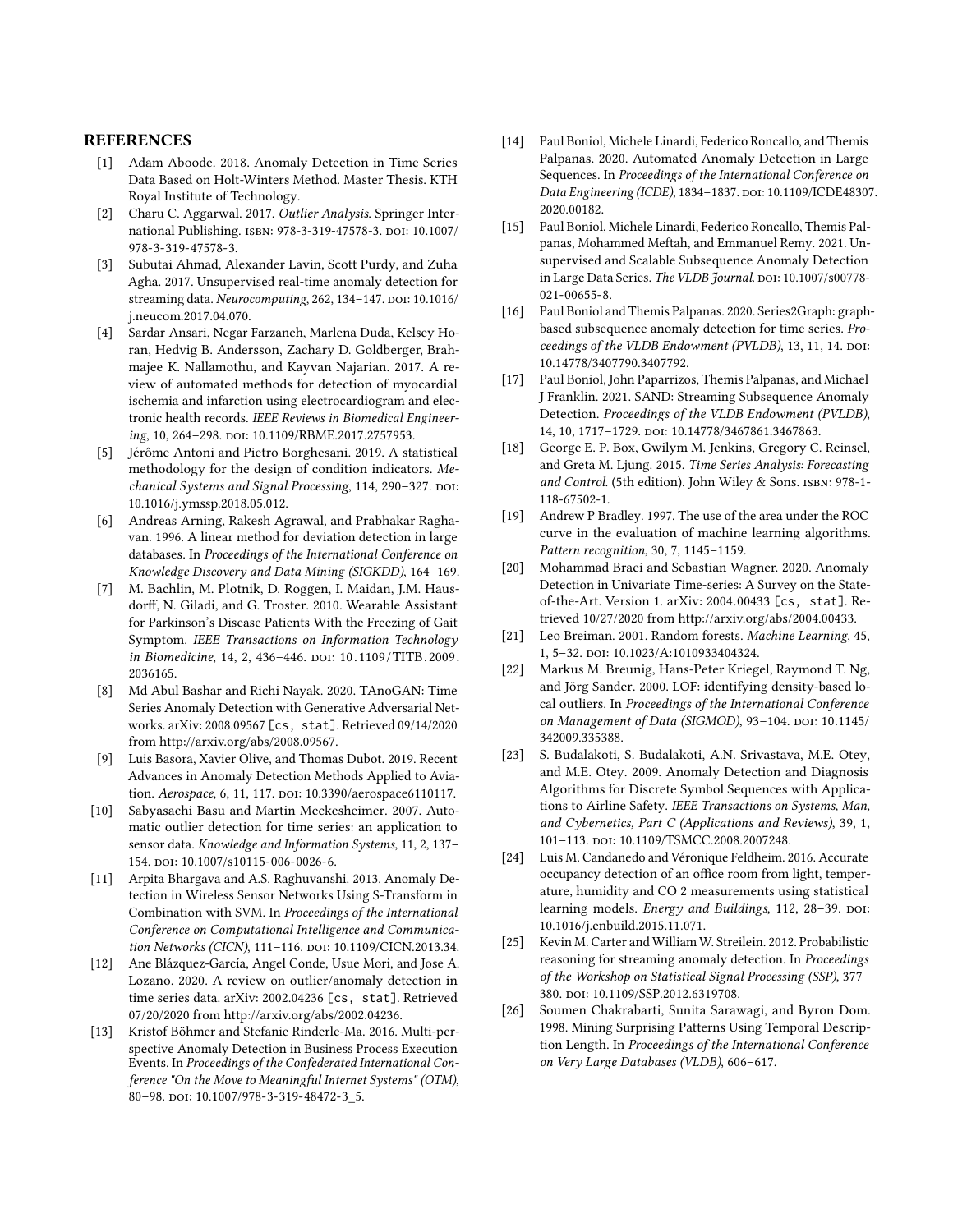- <span id="page-13-1"></span>[27] Raghavendra Chalapathy and Sanjay Chawla. 2019. Deep Learning for Anomaly Detection: A Survey. arXiv: [1901.](https://arxiv.org/abs/1901.03407) 03407 [\[cs, stat\]](https://arxiv.org/abs/1901.03407). Retrieved 09/14/2020 from [http://arxiv.](http://arxiv.org/abs/1901.03407) [org/abs/1901.03407.](http://arxiv.org/abs/1901.03407)
- <span id="page-13-2"></span>[28] V. Chandola, A. Banerjee, and V. Kumar. 2012. Anomaly Detection for Discrete Sequences: A Survey. IEEE Transactions on Knowledge and Data Engineering (TKDE), 24, 5, 823–839. doi: [10.1109/TKDE.2010.235.](https://doi.org/10.1109/TKDE.2010.235)
- <span id="page-13-3"></span>[29] Varun Chandola, Arindam Banerjee, and Vipin Kumar. 2009. Anomaly detection: A survey. ACM Computing Surveys, 41, 3, 1–58. doi: [10.1145/1541880.1541882.](https://doi.org/10.1145/1541880.1541882)
- <span id="page-13-9"></span>[30] Marcus Chang, Andreas Terzis, and Philippe Bonnet. 2009. Mote-Based Online Anomaly Detection Using Echo State Networks. In Proceedings of the International Conference on Distributed Computing in Sensor Systems (DCOOS), 72–86. doi: [10.1007/978-3-642-02085-8\\_6.](https://doi.org/10.1007/978-3-642-02085-8_6)
- <span id="page-13-6"></span>[31] S. Chauhan and L. Vig. 2015. Anomaly detection in ECG time signals via deep long short-term memory networks. In Proceedings of the International Conference on Data Science and Advanced Analytics (DSAA), 1-7. DOI: [10.1109/DSAA.](https://doi.org/10.1109/DSAA.2015.7344872) [2015.7344872.](https://doi.org/10.1109/DSAA.2015.7344872)
- <span id="page-13-8"></span>[32] Qing Chen, Anguo Zhang, Tingwen Huang, Qianping He, and Yongduan Song. 2020. Imbalanced dataset-based echo state networks for anomaly detection. Neural Computing and Applications, 32, 8, 3685-3694. DOI: [10.1007/s00521-018-](https://doi.org/10.1007/s00521-018-3747-z) [3747-z.](https://doi.org/10.1007/s00521-018-3747-z)
- <span id="page-13-12"></span>[33] Run-Qing Chen, Guang-Hui Shi, Wan-Lei Zhao, and Chang-Hui Liang. 2021. A joint model for IT operation series prediction and anomaly detection. Neurocomputing, 448, 130– 139. doi: [10.1016/j.neucom.2021.03.062.](https://doi.org/10.1016/j.neucom.2021.03.062)
- <span id="page-13-16"></span>[34] Tianqi Chen and Carlos Guestrin. 2016. Xgboost: a scalable tree boosting system. In Proceedings of the International conference on Knowledge Discovery and Data Mining (SIGKDD), 785-794. doi: [10.1145/2939672.2939785.](https://doi.org/10.1145/2939672.2939785)
- <span id="page-13-0"></span>[35] Haibin Cheng, Pang-Ning Tan, Christopher Potter, and Steven Klooster. 2009. Detection and characterization of anomalies in multivariate time series. In Proceedings of the SIAM International Conference on Data Mining (SDM), 413– 424. doi: [10.1137/1.9781611972795.36.](https://doi.org/10.1137/1.9781611972795.36)
- <span id="page-13-13"></span>[36] Zhangyu Cheng, Chengming Zou, and Jianwei Dong. 2019. Outlier detection using isolation forest and local outlier factor. In Proceedings of the Conference on Research in Adap-tive and Convergent Systems (RACS), 161-168. DOI: [10.1145/](https://doi.org/10.1145/3338840.3355641) [3338840.3355641.](https://doi.org/10.1145/3338840.3355641)
- <span id="page-13-4"></span>[37] Dhruv Choudhary, Arun Kejariwal, and Francois Orsini. 2017. On the Runtime-Efficacy Trade-off of Anomaly Detection Techniques for Real-Time Streaming Data. arXiv: 1710.04735 [\[cs, eess, stat\]](https://arxiv.org/abs/1710.04735). Retrieved 08/18/2020 from [http://arxiv.org/abs/1710.04735.](http://arxiv.org/abs/1710.04735)
- <span id="page-13-5"></span>[38] Andrew A. Cook, Goksel Misirli, and Zhong Fan. 2020. Anomaly Detection for IoT Time-Series Data: A Survey. IEEE Internet of Things Journal, 7, 7, 6481-6494. DOI: [10.](https://doi.org/10.1109/JIOT.2019.2958185) [1109/JIOT.2019.2958185.](https://doi.org/10.1109/JIOT.2019.2958185)
- <span id="page-13-7"></span>[39] Jesse Davis and Mark Goadrich. 2006. The relationship between Precision-Recall and ROC curves. In Proceedings of the International Conference on Machine Learning (ICML), 233-240. doi: [10.1145/1143844.1143874.](https://doi.org/10.1145/1143844.1143874)
- <span id="page-13-10"></span>[40] Nan Ding, Huanbo Gao, Hongyu Bu, Haoxuan Ma, and Huaiwei Si. 2018. Multivariate-Time-Series-Driven Realtime Anomaly Detection Based on Bayesian Network. Sen-sors, 18, 10, 3367. DOI: [10.3390/s18103367.](https://doi.org/10.3390/s18103367)
- <span id="page-13-20"></span>[41] Dheeru Dua and Casey Graff. 2017. UCI machine learning repository. (2017).
- <span id="page-13-21"></span>[42] Pavel Filonov, Andrey Lavrentyev, and Artem Vorontsov. 2016. Multivariate Industrial Time Series with Cyber-Attack Simulation: Fault Detection Using an LSTM-based Predictive Data Model. arXiv: 1612.06676 [\[cs, stat\]](https://arxiv.org/abs/1612.06676). Retrieved 11/26/2021 from [http://arxiv.org/abs/1612.06676.](http://arxiv.org/abs/1612.06676)
- <span id="page-13-14"></span>[43] Yifeng Gao, Jessica Lin, and Constantin Brif. 2020. Ensemble Grammar Induction For Detecting Anomalies in Time Series. In Proceedings of the International Conference on Ex-tending Database Technology (EDBT). DOI: [10.5441/002/edbt.](https://doi.org/10.5441/002/edbt.2020.09) [2020.09.](https://doi.org/10.5441/002/edbt.2020.09)
- <span id="page-13-11"></span>[44] Gabriel Rodriguez Garcia, Gabriel Michau, Mélanie Ducoffe, Jayant Sen Gupta, and Olga Fink. 2020. Time Series to Images: Monitoring the Condition of Industrial Assets with Deep Learning Image Processing Algorithms. arXiv: [2005.](https://arxiv.org/abs/2005.07031) 07031 [\[cs, eess, stat\]](https://arxiv.org/abs/2005.07031). Retrieved 09/16/2020 from [http:](http://arxiv.org/abs/2005.07031) [//arxiv.org/abs/2005.07031.](http://arxiv.org/abs/2005.07031)
- <span id="page-13-22"></span>[45] Ary L. Goldberger, Luis A. N. Amaral, Leon Glass, Jeffrey M. Hausdorff, Plamen Ch. Ivanov, Roger G. Mark, Joseph E. Mietus, George B. Moody, Chung-Kang Peng, and H. Eugene Stanley. 2000. PhysioBank, PhysioToolkit, and PhysioNet: Components of a New Research Resource for Complex Physiologic Signals. Circulation, 101, 23. DOI: [10.1161/01.CIR.101.23.e215.](https://doi.org/10.1161/01.CIR.101.23.e215)
- <span id="page-13-23"></span>[46] Ary L Goldberger, Luis A N Amaral, Leon Glass, Jeffrey M Hausdorff, Plamen Ch Ivanov, Roger G Mark, Joseph E Mietus, George B Moody, Chung-Kang Peng, and H Eugene Stanley. The MIT-BIH Long Term Database. physionet.org. doi: [10.13026/C2KS3F.](https://doi.org/10.13026/C2KS3F)
- <span id="page-13-15"></span>[47] Markus Goldstein and Andreas Dengel. 2012. Histogrambased Outlier Score (HBOS): A fast Unsupervised Anomaly Detection Algorithm. In Proceedings of the German Conference on Artificial Intelligence Poster and Demo Track (KI), 59–63.
- <span id="page-13-17"></span>[48] V Gomez-Verdejo, J Arenas-Garcia, M Lazaro-Gredilla, and Ángel Navia-Vazquez. 2011. Adaptive One-Class Support Vector Machine. IEEE Transactions on Signal Processing, 59, 6, 2975–2981. doi: [10.1109/TSP.2011.2125961.](https://doi.org/10.1109/TSP.2011.2125961)
- <span id="page-13-18"></span>[49] Nico Görnitz, Mikio Braun, and Marius Kloft. 2015. Hidden Markov anomaly detection. In Proceedings of the International Conference on Machine Learning (ICML), 1833–1842.
- <span id="page-13-24"></span>[50] Scott D Greenwald. The MIT-BIH Supraventricular Ar-rhythmia Database. physionet.org. DOI: [10.13026/C2V30W.](https://doi.org/10.13026/C2V30W)
- <span id="page-13-25"></span>[51] Scott David Greenwald. 1990. Improved Detection and Classification of Arrhythmias in Noise-Corrupted Electrocardiograms Using Contextual Information. PhD thesis. Havard University, Massachusetts Institute of Technology (MIT).
- <span id="page-13-19"></span>[52] Ralf Greis, Thorsten Ries, and D. Cu Nguyen. 2018. Comparing Prediction Methods in Anomaly Detection: An Industrial Evaluation. In Proceedings of the Workshop on Mining and Learning from Time Series.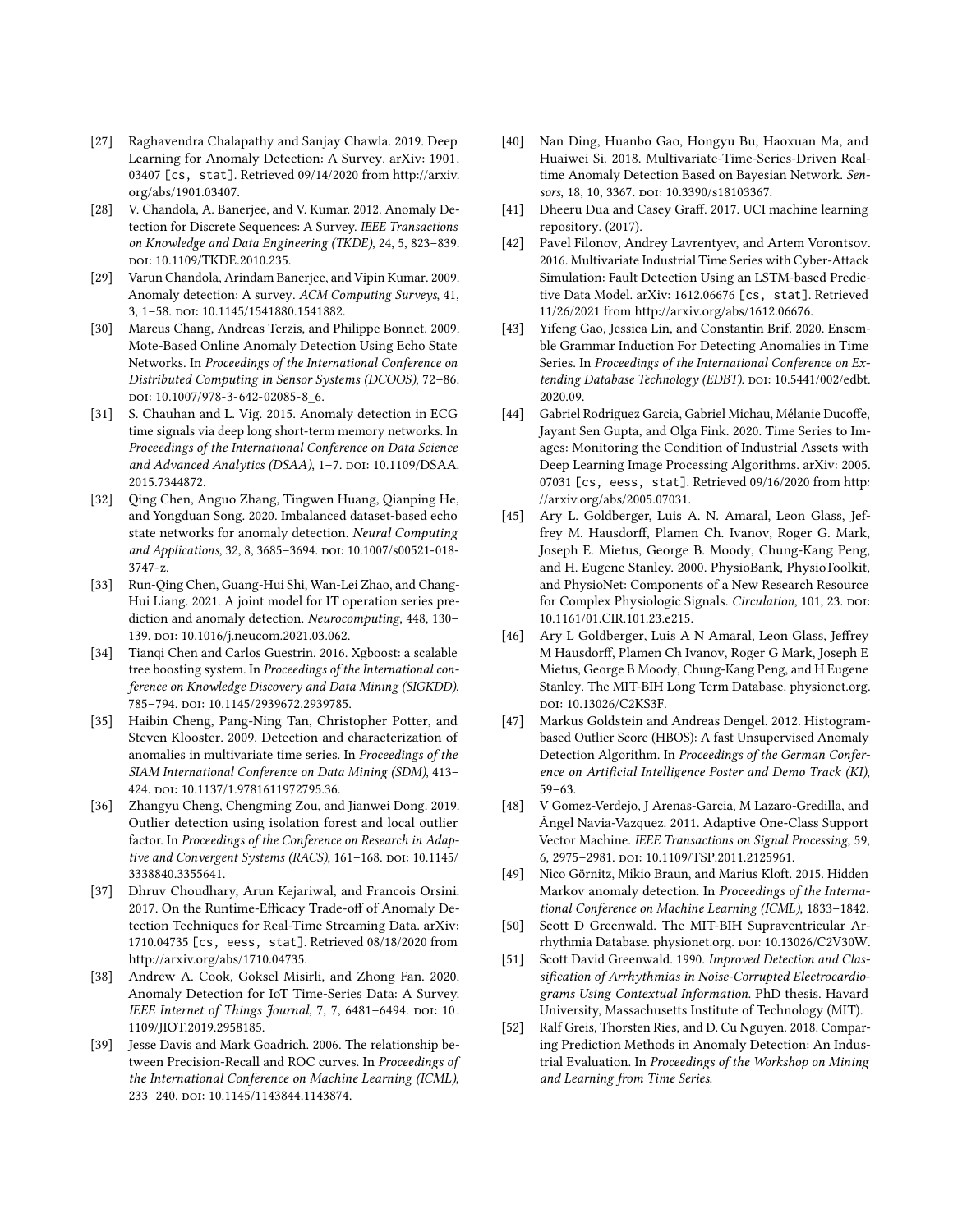- <span id="page-14-0"></span>[53] Manish Gupta, Jing Gao, Charu C. Aggarwal, and Jiawei Han. 2014. Outlier Detection for Temporal Data: A Survey. IEEE Transactions on Knowledge and Data Engineering (TKDE), 26, 9, 2250-2267. poi: [10.1109/TKDE.2013.184.](https://doi.org/10.1109/TKDE.2013.184)
- <span id="page-14-14"></span>[54] Medina Hadjem, Farid Nait-Abdesselam, and Ashfaq Khokhar. 2016. ST-segment and T-wave anomalies prediction in an ECG data using RUSBoost. In Proceedings of the International Conference on E-Health Networking, Applications and Services (Healthcom), 1-6. DOI: [10.1109/HealthCom.2016.](https://doi.org/10.1109/HealthCom.2016.7749493) [7749493.](https://doi.org/10.1109/HealthCom.2016.7749493)
- <span id="page-14-11"></span>[55] Michael Hahsler and Matthew Bolaos. 2016. Clustering Data Streams Based on Shared Density between Micro-Clusters. IEEE Transactions on Knowledge and Data Engi-neering (TKDE), 28, 6, 1449-1461. DOI: [10.1109/TKDE.2016.](https://doi.org/10.1109/TKDE.2016.2522412) [2522412.](https://doi.org/10.1109/TKDE.2016.2522412)
- <span id="page-14-25"></span>[56] David J. Hand. 2006. Classifier Technology and the Illusion of Progress. Statistical Science, 21, 1. DOI: 10.1214/ [088342306000000060.](https://doi.org/10.1214/088342306000000060)
- <span id="page-14-5"></span>[57] James A Hanley and Barbara J McNeil. 1982. The meaning and use of the area under a receiver operating characteristic (roc) curve. Radiology, 143, 1, 29–36.
- <span id="page-14-12"></span>[58] Sahand Hariri, Matias Carrasco Kind, and Robert J. Brunner. 2019. Extended Isolation Forest. IEEE Transactions on Knowledge and Data Engineering (TKDE). poi: 10.1109/ [TKDE.2019.2947676.](https://doi.org/10.1109/TKDE.2019.2947676) arXiv: [1811.02141.](https://arxiv.org/abs/1811.02141)
- <span id="page-14-10"></span>[59] Zengyou He, Xiaofei Xu, and Shengchun Deng. 2003. Discovering cluster-based local outliers. Pattern Recognition Letters, 24, 9-10, 1641-1650. doi: [10.1016/S0167-8655\(03\)](https://doi.org/10.1016/S0167-8655(03)00003-5) [00003-5.](https://doi.org/10.1016/S0167-8655(03)00003-5)
- <span id="page-14-4"></span>[60] Niklas Heim and James E. Avery. 2019. Adaptive Anomaly Detection in Chaotic Time Series with a Spatially Aware Echo State Network. arXiv: 1909.01709 [\[cs, stat\]](https://arxiv.org/abs/1909.01709). Retrieved 09/15/2020 from [http://arxiv.org/abs/1909.01709.](http://arxiv.org/abs/1909.01709)
- <span id="page-14-23"></span>[61] Nikolai Helwig, Eliseo Pignanelli, and Andreas Schutze. 2015. Condition monitoring of a complex hydraulic system using multivariate statistics. In Proceedings of the International Instrumentation and Measurement Technology Confer-ence (I2MTC), 210-215. DOI: [10.1109/I2MTC.2015.7151267.](https://doi.org/10.1109/I2MTC.2015.7151267)
- <span id="page-14-18"></span>[62] Jordan Hochenbaum, Owen S. Vallis, and Arun Kejariwal. 2017. Automatic Anomaly Detection in the Cloud Via Statistical Learning. arXiv: [1704.07706](https://arxiv.org/abs/1704.07706) [cs]. Retrieved 07/22/2020 from [http://arxiv.org/abs/1704.07706.](http://arxiv.org/abs/1704.07706)
- <span id="page-14-1"></span>[63] Victoria J. Hodge and Jim Austin. 2004. A Survey of Outlier Detection Methodologies. Artificial Intelligence Review, 22, 2, 85-126. doi: [10.1007/s10462-004-4304-y.](https://doi.org/10.1007/s10462-004-4304-y)
- <span id="page-14-8"></span>[64] Kyle Hundman, Valentino Constantinou, Christopher Laporte, Ian Colwell, and Tom Soderstrom. 2018. Detecting Spacecraft Anomalies Using LSTMs and Nonparametric Dynamic Thresholding. In Proceedings of the International Conference on Knowledge Discovery and Data Mining (SIGKDD), 387–395. doi: [10.1145/3219819.3219845.](https://doi.org/10.1145/3219819.3219845)
- <span id="page-14-3"></span>[65] R.J. Hyndman and G. Athanasopoulos. 2018. Forecasting: Principles and Practice. (2nd edition). OTexts.
- <span id="page-14-20"></span>[66] Alexander Ihler, Jon Hutchins, and Padhraic Smyth. 2006. Adaptive event detection with time-varying poisson processes. In Proceedings of the International Conference on

Knowledge Discovery and Data Mining (SIGKDD), 207–216. doi: [10.1145/1150402.1150428.](https://doi.org/10.1145/1150402.1150428)

- <span id="page-14-21"></span>[67] Vincent Jacob, Fei Song, Arnaud Stiegler, Bijan Rad, Yanlei Diao, and Nesime Tatbul. 2021. Exathlon: A Benchmark for Explainable Anomaly Detection over Time Series. Proceedings of the VLDB Endowment (PVLDB), 14, 2613-2626. DOI: [10.14778/3476249.3476307.](https://doi.org/10.14778/3476249.3476307)
- <span id="page-14-17"></span>[68] W. R. Jacobs, H. Edwards, P. Li, V. Kadirkamanathan, and A. R. Mills. 2018. Gas turbine engine condition monitoring using Gaussian mixture and hidden Markov models. International Journal of Prognostics and Health Management, 9.
- <span id="page-14-22"></span>[69] E. Keogh, T. Dutta Roy, U. Naik, and A Agrawal. 2021. Multidataset time-series anomaly detection competition. (2021).
- <span id="page-14-2"></span>[70] E. Keogh, J. Lin, and A. Fu. 2005. HOT SAX: efficiently finding the most unusual time series subsequence. In Proceedings of the International Conference on Data Mining (ICDM). doi: [10.1109/ICDM.2005.79.](https://doi.org/10.1109/ICDM.2005.79)
- <span id="page-14-13"></span>[71] Eamonn Keogh, Stefano Lonardi, and Bill 'Yuan-chi' Chiu. 2002. Finding surprising patterns in a time series database in linear time and space. In Proceedings of the International Conference on Knowledge Discovery and Data Mining (SIGKDD), 550. doi: [10.1145/775047.775128.](https://doi.org/10.1145/775047.775128)
- <span id="page-14-6"></span>[72] Chunggyeom Kim, Jinhyuk Lee, Raehyun Kim, Youngbin Park, and Jaewoo Kang. 2018. DeepNAP: deep neural anomaly pre-detection in a semiconductor fab. Information Sciences, 457–458, 1–11. doi: [10.1016/j.ins.2018.05.020.](https://doi.org/10.1016/j.ins.2018.05.020)
- <span id="page-14-9"></span>[73] Maria Kontaki, Anastasios Gounaris, Apostolos N. Papadopoulos, Kostas Tsichlas, and Yannis Manolopoulos. 2011. Continuous monitoring of distance-based outliers over data streams. In Proceedings of the International Conference on Data Engineering (ICDE), 135-146. poi: [10.1109/ICDE.2011.](https://doi.org/10.1109/ICDE.2011.5767923) [5767923.](https://doi.org/10.1109/ICDE.2011.5767923)
- <span id="page-14-15"></span>[74] Bouchra Lamrini, Augustin Gjini, Simon Daudin, François Armando, Pascal Pratmarty, and Louise Travé-Massuyès. 2018. Anomaly Detection Using Similarity-based One-Class SVM for Network Traffic Characterization. In Proceedings of the International Workshop on Principles of Diagnosis, 8.
- <span id="page-14-24"></span>[75] N Laptev, S Amizadeh, and Y Billawala. 2015. S5 - A labeled anomaly detection dataset, version 1.0 (16M). (2015).
- <span id="page-14-19"></span>[76] Ming-Chang Lee, Jia-Chun Lin, and Ernst Gunnar Gran. 2020. RePAD: Real-Time Proactive Anomaly Detection for Time Series. In Proceedings of the International Conference on Advanced Information Networking and Applications (AINA), 1291–1302. doi: [10.1007/978-3-030-44041-1\\_110.](https://doi.org/10.1007/978-3-030-44041-1_110)
- <span id="page-14-7"></span>[77] Dan Li, Dacheng Chen, Baihong Jin, Lei Shi, Jonathan Goh, and See-Kiong Ng. 2019. MAD-GAN: Multivariate Anomaly Detection for Time Series Data with Generative Adversarial Networks. In Proceedings of the International Conference on Artificial Neural Networks, 703-716. DOI: 10.1007/978-3-[030-30490-4\\_56.](https://doi.org/10.1007/978-3-030-30490-4_56)
- <span id="page-14-16"></span>[78] Jinbo Li, Witold Pedrycz, and Iqbal Jamal. 2017. Multivariate time series anomaly detection: A framework of Hidden Markov Models. Applied Soft Computing, 60, 229-240. DOI: [10.1016/j.asoc.2017.06.035.](https://doi.org/10.1016/j.asoc.2017.06.035)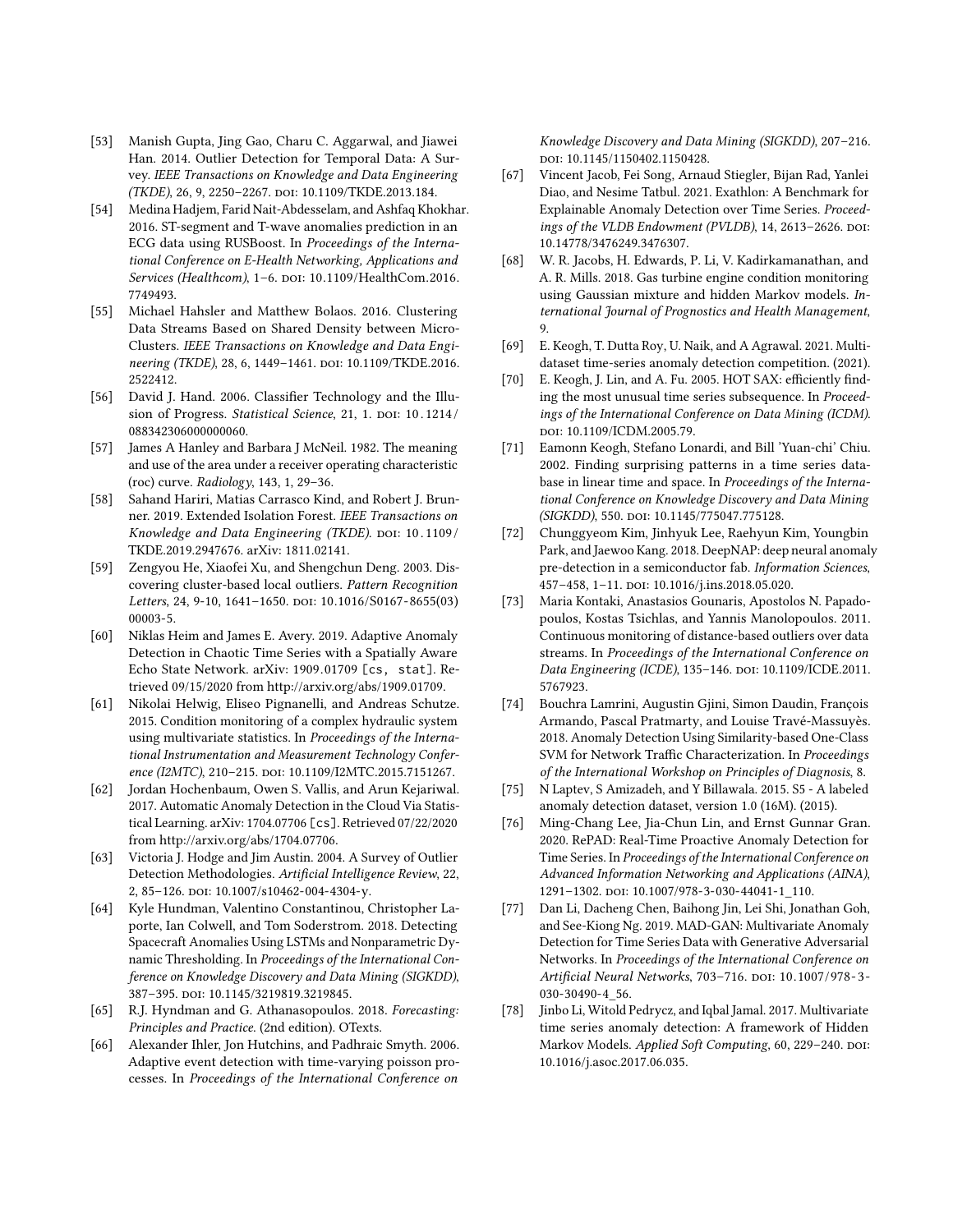- <span id="page-15-9"></span>[79] Zeyan Li, Wenxiao Chen, and Dan Pei. 2018. Robust and Unsupervised KPI Anomaly Detection Based on Conditional Variational Autoencoder. In Proceedings of the International Performance Computing and Communications Conference (IPCCC), 1–9. doi: [10.1109/PCCC.2018.8710885.](https://doi.org/10.1109/PCCC.2018.8710885)
- <span id="page-15-2"></span>[80] Zheng Li, Yue Zhao, Nicola Botta, Cezar Ionescu, and Xiyang Hu. 2020. COPOD: Copula-Based Outlier Detection. In Proceedings of the International Conference on Data Mining (ICDM).
- <span id="page-15-25"></span>[81] Jessica Lin, Eamonn Keogh, and Wagner Truppel. 2003. Clustering of streaming time series is meaningless. In Proceedings of the ACM SIGMOD Workshop on Research Issues in Data Mining and Knowledge Discovery (DMKD), 56. DOI: [10.1145/882082.882096.](https://doi.org/10.1145/882082.882096)
- <span id="page-15-17"></span>[82] Michele Linardi, Yan Zhu, Themis Palpanas, and Eamonn Keogh. 2020. Matrix profile goes MAD: variable-length motif and discord discovery in data series. Data Mining and Knowledge Discovery, 34, 4, 1022-1071. DOI: [10.1007/s10618-](https://doi.org/10.1007/s10618-020-00685-w) [020-00685-w.](https://doi.org/10.1007/s10618-020-00685-w)
- <span id="page-15-11"></span>[83] Fei Tony Liu, Kai Ming Ting, and Zhi-Hua Zhou. 2008. Isolation Forest. In Proceedings of the International Conference on Data Mining (ICDM), 413-422. DOI: [10.1109/ICDM.2008.17.](https://doi.org/10.1109/ICDM.2008.17)
- <span id="page-15-20"></span>[84] Boris Lorbeer, Tanja Deutsch, Peter Ruppel, and Axel Kupper. 2019. Anomaly Detection with HMM Gauge Likelihood Analysis. In Proceedings of the International Conference on Big Data Computing Service and Applications (BigDataSer-vice), 1-8. DOI: [10.1109/BigDataService.2019.00008.](https://doi.org/10.1109/BigDataService.2019.00008)
- <span id="page-15-1"></span>[85] J. Ma and S. Perkins. 2003. Time-series novelty detection using one-class support vector machines. In Proceedings of the International Joint Conference on Neural Networks (IJCNN), 1741-1745. doi: [10.1109/IJCNN.2003.1223670.](https://doi.org/10.1109/IJCNN.2003.1223670)
- <span id="page-15-3"></span>[86] Junshui Ma and Simon Perkins. 2003. Online novelty detection on temporal sequences. In Proceedings of the International Conference on Knowledge Discovery and Data Mining (SIGKDD), 613. doi: [10.1145/956750.956828.](https://doi.org/10.1145/956750.956828)
- <span id="page-15-0"></span>[87] Elizabeth Ann Maharaj, Pierpaolo D'Urso, and Jorge Caiado. 2019. Time Series Clustering and Classification. (1st edition). Chapman and Hall/CRC. isbn: 978-1032093499.
- <span id="page-15-6"></span>[88] Pankaj Malhotra, Anusha Ramakrishnan, Gaurangi Anand, Lovekesh Vig, Puneet Agarwal, and Gautam Shroff. 2016. LSTM-based Encoder-Decoder for Multi-sensor Anomaly Detection. arXiv: 1607.00148 [\[cs, stat\]](https://arxiv.org/abs/1607.00148). Retrieved 07/23/2020 from [http://arxiv.org/abs/1607.00148.](http://arxiv.org/abs/1607.00148)
- <span id="page-15-8"></span>[89] Pankaj Malhotra, Lovekesh Vig, Gautam Shroff, and Puneet Agarwal. 2015. Long Short Term Memory Networks for Anomaly Detection in Time Series. In Proceedings of the European Symposium on Artificial Neural Networks, Computational Intelligence and Machine Learning (ESANN).
- <span id="page-15-14"></span>[90] Carla Marceau. 2000. Characterizing the behavior of a program using multiple-length N-grams. In Proceedings of the Workshop on New Security Paradigms (NSPW), 101-110. DOI: [10.1145/366173.366197.](https://doi.org/10.1145/366173.366197)
- <span id="page-15-13"></span>[91] Pierre-François Marteau, Saeid Soheily-Khah, and Nicolas Béchet. 2017. Hybrid Isolation Forest - Application to Intrusion Detection. arXiv: [1705 . 03800](https://arxiv.org/abs/1705.03800) [cs]. Retrieved 11/05/2020 from [http://arxiv.org/abs/1705.03800.](http://arxiv.org/abs/1705.03800)
- <span id="page-15-22"></span>[92] Yisroel Mirsky, Tomer Doitshman, Yuval Elovici, and Asaf Shabtai. 2018. Kitsune: An Ensemble of Autoencoders for Online Network Intrusion Detection. In Proceedings of the Network and Distributed System Security Symposium (NDSS). doi: [10.14722/ndss.2018.23204.](https://doi.org/10.14722/ndss.2018.23204)
- <span id="page-15-23"></span>[93] George B Moody and Roger G Mark. MIT-BIH Arrhythmia Database. physionet.org. DOI: [10.13026/C2F305.](https://doi.org/10.13026/C2F305)
- <span id="page-15-4"></span>[94] Mohsin Munir, Shoaib Ahmed Siddiqui, Andreas Dengel, and Sheraz Ahmed. 2019. DeepAnT: A Deep Learning Approach for Unsupervised Anomaly Detection in Time Series. IEEE Access, 7, 1991–2005. doi: [10.1109/ACCESS.2018.](https://doi.org/10.1109/ACCESS.2018.2886457) [2886457.](https://doi.org/10.1109/ACCESS.2018.2886457)
- <span id="page-15-12"></span>[95] Gyoung S. Na, Donghyun Kim, and Hwanjo Yu. 2018. DILOF: Effective and Memory Efficient Local Outlier Detection in Data Streams. In Proceedings of the International Conference on Knowledge Discovery and Data Mining (SIGKDD), 1993– 2002. doi: [10.1145/3219819.3220022.](https://doi.org/10.1145/3219819.3220022)
- <span id="page-15-21"></span>[96] Benjamin Nachman and David Shih. 2020. Anomaly detection with density estimation. Physical Review D, 101, 7, 075042. poi: [10.1103/PhysRevD.101.075042.](https://doi.org/10.1103/PhysRevD.101.075042)
- <span id="page-15-15"></span>[97] Takaaki Nakamura, Makoto Imamura, Ryan Mercer, and Eamonn Keogh. 2020. MERLIN: Parameter-Free Discovery of Arbitrary Length Anomalies in Massive Time Series Archives. In Proceedings of the International Conference on Data Mining (ICDM), 1190-1195. DOI: [10.1109/ICDM50108.](https://doi.org/10.1109/ICDM50108.2020.00147) [2020.00147.](https://doi.org/10.1109/ICDM50108.2020.00147)
- <span id="page-15-7"></span>[98] Zijian Niu, Ke Yu, and Xiaofei Wu. 2020. LSTM-Based VAE-GAN for Time-Series Anomaly Detection. Sensors, 20, 13. doi: [10.3390/s20133738.](https://doi.org/10.3390/s20133738) pmid: [32635374.](32635374)
- <span id="page-15-5"></span>[99] Oliver Obst, X. Rosalind Wang, and Mikhail Prokopenko. 2008. Using Echo State Networks for Anomaly Detection in Underground Coal Mines. In Proceedings of the International Conference on Information Processing in Sensor Networks (IPSN), 219-229. doi: [10.1109/IPSN.2008.35.](https://doi.org/10.1109/IPSN.2008.35)
- <span id="page-15-19"></span>[100] Alberto Ogbechie, Javier Díaz-Rozo, Pedro Larrañaga, and Concha Bielza. 2017. Dynamic Bayesian Network-Based Anomaly Detection for In-Process Visual Inspection of Laser Surface Heat Treatment. In Proceedings of the International Conference on Machine Learning for Cyber Physical Systems (ML4CPS), 17-24. DOI: [10.1007/978-3-662-53806-](https://doi.org/10.1007/978-3-662-53806-7_3) [7\\_3.](https://doi.org/10.1007/978-3-662-53806-7_3)
- <span id="page-15-18"></span>[101] Randy Paffenroth, Kathleen Kay, and Les Servi. 2018. Robust PCA for Anomaly Detection in Cyber Networks. arXiv: [1801.01571](https://arxiv.org/abs/1801.01571) [cs]. Retrieved 12/16/2020 from [http://arxiv.](http://arxiv.org/abs/1801.01571) [org/abs/1801.01571.](http://arxiv.org/abs/1801.01571)
- <span id="page-15-16"></span>[102] Girish Keshav Palshikar. 2005. Distance-Based Outliers in Sequences. In Proceedings of the International Conference on Distributed Computing and Internet Technology (ICDCIT), 547–552. doi: [10.1007/11604655\\_61.](https://doi.org/10.1007/11604655_61)
- <span id="page-15-10"></span>[103] S. Papadimitriou, H. Kitagawa, P.B. Gibbons, and C. Faloutsos. 2003. LOCI: fast outlier detection using the local correlation integral. In Proceedings of the International Conference on Data Engineering (ICDE), 315-326. DOI: [10.1109/ICDE.](https://doi.org/10.1109/ICDE.2003.1260802) [2003.1260802.](https://doi.org/10.1109/ICDE.2003.1260802)
- <span id="page-15-24"></span>[104] John Paparrizos, Yuhao Kang, Ruey S. Tsay, Themis Palpanas, and Michael J. Franklin. 2021. TSB-AUD: an endto-end anomaly detection benchmark suite for univariate time-series data. (2021).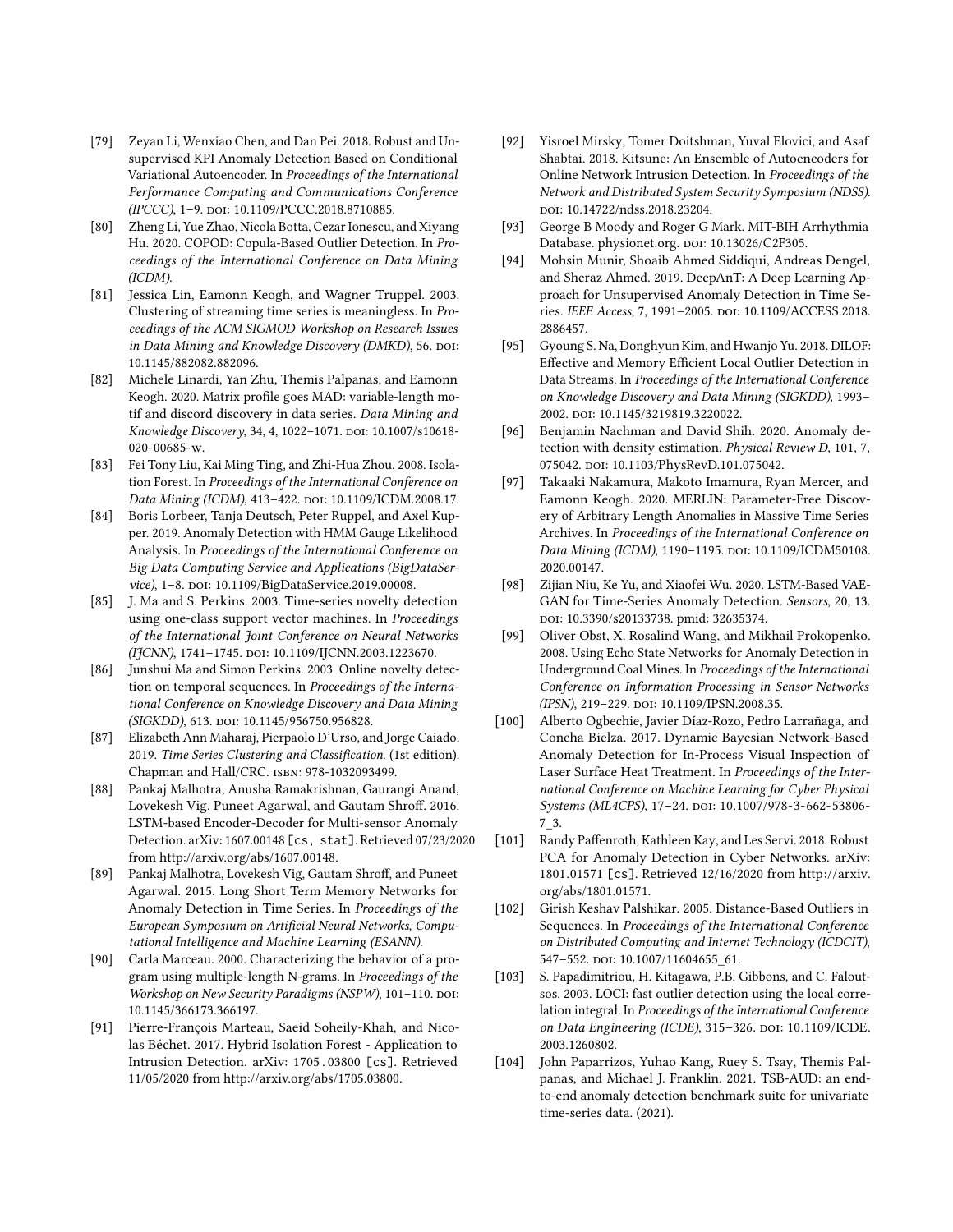- <span id="page-16-16"></span>[105] Daehyung Park, Zackory Erickson, Tapomayukh Bhattacharjee, and Charles C. Kemp. 2016. Multimodal execution monitoring for anomaly detection during robot manipulation. In Proceedings of the International Conference on Robotics and Automation (ICRA), 407-414. DOI: [10.1109/ICRA.2016.](https://doi.org/10.1109/ICRA.2016.7487160) [7487160.](https://doi.org/10.1109/ICRA.2016.7487160)
- <span id="page-16-6"></span>[106] Daehyung Park, Yuuna Hoshi, and Charles C. Kemp. 2018. A Multimodal Anomaly Detector for Robot-Assisted Feeding Using an LSTM-Based Variational Autoencoder. IEEE Robotics and Automation Letters, 3, 3, 1544-1551. DOI: [10.](https://doi.org/10.1109/LRA.2018.2801475) [1109/LRA.2018.2801475.](https://doi.org/10.1109/LRA.2018.2801475)
- <span id="page-16-17"></span>[107] Stephen Pauwels and Toon Calders. 2019. An anomaly detection technique for business processes based on extended dynamic bayesian networks. In Proceedings of the ACM/SIGAPP Symposium on Applied Computing (SAC), 494– 501. doi: [10.1145/3297280.3297326.](https://doi.org/10.1145/3297280.3297326)
- <span id="page-16-10"></span>[108] Dragoljub Pokrajac, Aleksandar Lazarevic, and Longin Jan Latecki. 2007. Incremental Local Outlier Detection for Data Streams. In Proceedings of the IEEE Symposium on Computational Intelligence and Data Mining (CIDM), 504-515. DOI: [10.1109/CIDM.2007.368917.](https://doi.org/10.1109/CIDM.2007.368917)
- <span id="page-16-1"></span>[109] Vijay Raghavan, Peter Bollmann, and Gwang S. Jung. 1989. A critical investigation of recall and precision as measures of retrieval system performance. ACM Transactions on Information Systems, 7, 3, 205–229.
- <span id="page-16-13"></span>[110] Sridhar Ramaswamy, Rajeev Rastogi, and Kyuseok Shim. 2000. Efficient algorithms for mining outliers from large data sets. In Proceedings of the International Conference on Management of Data (SIGMOD), 427-438. DOI: 10.1145/ [342009.335437.](https://doi.org/10.1145/342009.335437)
- <span id="page-16-15"></span>[111] Faraz Rasheed, Peter Peng, Reda Alhajj, and Jon Rokne. 2009. Fourier transform based spatial outlier mining. In Proceedings of the International Conference on Intelligent Data Engineering and Automated Learning (IDEAL), 317– 324.
- <span id="page-16-0"></span>[112] Hansheng Ren, Bixiong Xu, Yujing Wang, Chao Yi, Congrui Huang, Xiaoyu Kou, Tony Xing, Mao Yang, Jie Tong, and Qi Zhang. 2019. Time-Series Anomaly Detection Service at Microsoft. In Proceedings of the International Conference on Knowledge Discovery and Data Mining (SIGKDD), 3009– 3017. doi: [10.1145/3292500.3330680.](https://doi.org/10.1145/3292500.3330680)
- <span id="page-16-21"></span>[113] Daniel Roggen, Alberto Calatroni, Mirco Rossi, Thomas Holleczek, Kilian Forster, Gerhard Troster, Paul Lukowicz, David Bannach, Gerald Pirkl, Alois Ferscha, Jakob Doppler, Clemens Holzmann, Marc Kurz, Gerald Holl, Ricardo Chavarriaga, Hesam Sagha, Hamidreza Bayati, Marco Creatura, and Jose del R. Millan. 2010. Collecting complex activity datasets in highly rich networked sensor environments. In Proceedings of the International Conference on Networked Sensing Systems (INSS), 233-240. DOI: [10.1109/INSS.2010.](https://doi.org/10.1109/INSS.2010.5573462) [5573462.](https://doi.org/10.1109/INSS.2010.5573462)
- <span id="page-16-14"></span>[114] Volker Roth. 2006. Kernel Fisher Discriminants for Outlier Detection. Neural Computation, 18, 4, 942-960. DOI: [10.1162/](https://doi.org/10.1162/neco.2006.18.4.942) [neco.2006.18.4.942.](https://doi.org/10.1162/neco.2006.18.4.942)
- <span id="page-16-18"></span>[115] Peter J. Rousseeuw and Katrien Van Driessen. 1999. A fast algorithm for the minimum covariance determinant esti-mator. Technometrics, 41, 3, 212-223. DOI: [10.1080/00401706.](https://doi.org/10.1080/00401706.1999.10485670) [1999.10485670.](https://doi.org/10.1080/00401706.1999.10485670) eprint: [https://www.tandfonline.com/doi/](https://www.tandfonline.com/doi/pdf/10.1080/00401706.1999.10485670) [pdf/10.1080/00401706.1999.10485670.](https://www.tandfonline.com/doi/pdf/10.1080/00401706.1999.10485670)
- <span id="page-16-2"></span>[116] Artem Ryzhikov, Maxim Borisyak, Andrey Ustyuzhanin, and Denis Derkach. 2019. Normalizing flows for deep anomaly detection. arXiv: 1912 . 09323 [\[cs, stat\]](https://arxiv.org/abs/1912.09323). Retrieved 08/01/2021 from [https://arxiv.org/abs/1912.09323.](https://arxiv.org/abs/1912.09323)
- <span id="page-16-5"></span>[117] Mayu Sakurada and Takehisa Yairi. 2014. Anomaly Detection Using Autoencoders with Nonlinear Dimensionality Reduction. In Proceedings of the Workshop on Machine Learning for Sensory Data Analysis (MLSDA), 4-11. DOI: [10.1145/2689746.2689747.](https://doi.org/10.1145/2689746.2689747)
- <span id="page-16-8"></span>[118] Stan Salvador and Philip Chan. 2005. Learning States and Rules for Detecting Anomalies in Time Series. Applied In-telligence, 23, 3, 241-255. DOI: [10.1007/s10489-005-4610-3.](https://doi.org/10.1007/s10489-005-4610-3)
- <span id="page-16-11"></span>[119] Johannes Schneider, Phillip Wenig, and Thorsten Papenbrock. 2021. Distributed Detection of Sequential Anomalies in Univariate Time Series. The VLDB Journal, 30, 579–602. doi: [10.1007/s00778-021-00657-6.](https://doi.org/10.1007/s00778-021-00657-6)
- <span id="page-16-9"></span>[120] Pavel Senin, Jessica Lin, Xing Wang, Tim Oates, Sunil Gandhi, Arnold P. Boedihardjo, Crystal Chen, and Susan Frankenstein. Time series anomaly discovery with grammar-based compression. OpenProceedings.org. DOI: [10.5441/002/edbt.](https://doi.org/10.5441/002/edbt.2015.42) [2015.42.](https://doi.org/10.5441/002/edbt.2015.42)
- <span id="page-16-12"></span>[121] Mei-ling Shyu, Shu-ching Chen, Kanoksri Sarinnapakorn, and Liwu Chang. 2003. A novel anomaly detection scheme based on principal component classifier. In Proceedings of the International Conference on Data Mining Workshops (ICDMW), 172–179.
- <span id="page-16-20"></span>[122] Alban Siffer, Pierre-Alain Fouque, Alexandre Termier, and Christine Largouet. 2017. Anomaly Detection in Streams with Extreme Value Theory. In Proceedings of the International Conference on Knowledge Discovery and Data Mining (SIGKDD), 1067–1075. doi: [10.1145/3097983.3098144.](https://doi.org/10.1145/3097983.3098144)
- <span id="page-16-3"></span>[123] Maximilian Soelch, Justin Bayer, Marvin Ludersdorfer, and Patrick van der Smagt. 2016. Variational Inference for Online Anomaly Detection in High-Dimensional Time Series. arXiv: 1602.07109 [\[cs, stat\]](https://arxiv.org/abs/1602.07109). Retrieved 07/22/2020 from [http://arxiv.org/abs/1602.07109.](http://arxiv.org/abs/1602.07109)
- <span id="page-16-4"></span>[124] Hongchao Song, Zhuqing Jiang, Aidong Men, and Bo Yang. 2017. A Hybrid Semi-Supervised Anomaly Detection Model for High-Dimensional Data. Computational Intelligence and Neuroscience, 2017, 1-9. DOI: [10.1155/2017/8501683.](https://doi.org/10.1155/2017/8501683)
- <span id="page-16-7"></span>[125] Ya Su, Youjian Zhao, Chenhao Niu, Rong Liu, Wei Sun, and Dan Pei. 2019. Robust Anomaly Detection for Multivariate Time Series through Stochastic Recurrent Neural Network. In Proceedings of the International Conference on Knowledge Discovery and Data Mining (SIGKDD), 2828-2837. DOI: [10.](https://doi.org/10.1145/3292500.3330672) [1145/3292500.3330672.](https://doi.org/10.1145/3292500.3330672)
- <span id="page-16-19"></span>[126] S. Subramaniam, T. Palpanas, D. Papadopoulos, V. Kalogeraki, and D. Gunopulos. 2006. Online outlier detection in sensor data using non-parametric models. In Proceedings of the International Conference on Very Large Databases (VLDB), 187–198.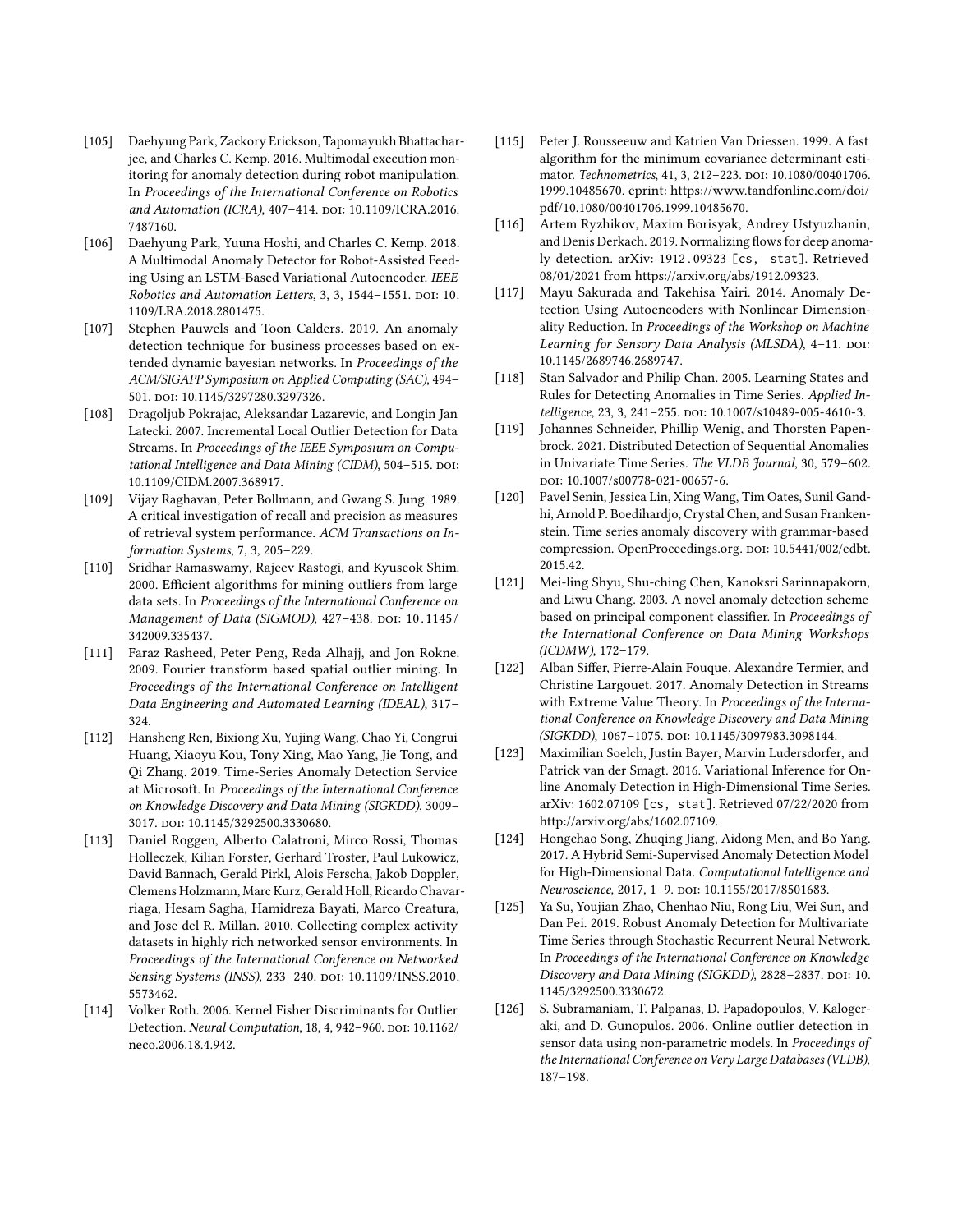- <span id="page-17-16"></span>[127] Afroza Sultana, Abdelwahab Hamou-Lhadj, and Mario Couture. 2012. An improved Hidden Markov Model for anomaly detection using frequent common patterns. In Proceedings of the International Conference on Communications (ICC), 1113-1117. doi: [10.1109/ICC.2012.6364527.](https://doi.org/10.1109/ICC.2012.6364527)
- <span id="page-17-9"></span>[128] Pei Sun, Sanjay Chawla, and Bavani Arunasalam. 2006. Mining for Outliers in Sequential Databases. In Proceedings of the SIAM International Conference on Data Mining (SDM), 94-105. doi: [10.1137/1.9781611972764.9.](https://doi.org/10.1137/1.9781611972764.9)
- <span id="page-17-19"></span>[129] Xiaobin Tan and Hongsheng Xi. 2008. Hidden semi-Markov model for anomaly detection. Applied Mathematics and Computation, 205, 2, 562-567. DOI: 10.1016/j.amc.2008. [05.028.](https://doi.org/10.1016/j.amc.2008.05.028)
- <span id="page-17-7"></span>[130] Jian Tang, Zhixiang Chen, Ada Wai-Chee Fu, and David Wai-Lok Cheung. 2002. Enhancing Effectiveness of Outlier Detections for Low Density Patterns. In Proceedings of the Pacific-Asia Conference on Advances in Knowledge Discovery and Data Mining (PAKDD), 535-548. poi: [10.1007/3-540-](https://doi.org/10.1007/3-540-47887-6_53) [47887-6\\_53.](https://doi.org/10.1007/3-540-47887-6_53)
- <span id="page-17-2"></span>[131] Nesime Tatbul, Tae Jun Lee, Stan Zdonik, Mejbah Alam, and Justin Gottschlich. 2018. Precision and Recall for Time Series. In Proceedings of the International Conference on Neural Information Processing Systems (NeurIPS), 1920–1930.
- <span id="page-17-22"></span>[132] Markus Thill, Wolfgang Konen, and Thomas Bäck. Markus-Thill / MGAB: the mackey-glass anomaly benchmark. Ver-sion v1.0.1. Zenodo. DOI: [10.5281/ZENODO.3762385.](https://doi.org/10.5281/ZENODO.3762385)
- <span id="page-17-15"></span>[133] Markus Thill, Wolfgang Konen, and Thomas Bäck. 2018. Online adaptable time series anomaly detection with discrete wavelet transforms and multivariate gaussian distributions. Archives of Data Science, Series A (Online First), 5, 1, 17. DOI: [10.5445/KSP/1000087327/04.](https://doi.org/10.5445/KSP/1000087327/04)
- <span id="page-17-14"></span>[134] Markus Thill, Wolfgang Konen, and Thomas Bäck. 2017. Time Series Anomaly Detection with Discrete Wavelet Transforms and Maximum Likelihood Estimation. In Proceedings of the International Conference on Time Series (ITISE).
- <span id="page-17-4"></span>[135] Markus Thill, Wolfgang Konen, and Thomas Bäck. 2020. Time Series Encodings with Temporal Convolutional Networks. In Proceedings of the International Conference on Bioinspired Methods and Their Applications (BIOMA), 161– 173. doi: [10.1007/978-3-030-63710-1\\_13.](https://doi.org/10.1007/978-3-030-63710-1_13)
- <span id="page-17-18"></span>[136] Achyut Mani Tripathi and Rashmi Dutta Baruah. 2019. Anomaly Detection in Multivariate Time Series Using Fuzzy AdaBoost and Dynamic Naive Bayesian Classifier. In Proceedings of the International Conference on Systems, Man and Cybernetics (SMC), 1938-1944. DOI: [10.1109/SMC.2019.](https://doi.org/10.1109/SMC.2019.8914477) [8914477.](https://doi.org/10.1109/SMC.2019.8914477)
- <span id="page-17-17"></span>[137] Achyut Mani Tripathi and Rashmi Dutta Baruah. 2020. Contextual Anomaly Detection in Time Series Using Dynamic Bayesian Network. In Proceedings of the Asian Conference on Intelligent Information and Database Systems (ACIIDS), 333–342. doi: [10.1007/978-3-030-42058-1\\_28.](https://doi.org/10.1007/978-3-030-42058-1_28)
- <span id="page-17-20"></span>[138] Rafael G. Vieira, Marcos A. Leone Filho, and Robinson Semolini. 2018. An Enhanced Seasonal-Hybrid ESD Technique for Robust Anomaly Detection on Time Series. In Simpósio Brasileiro de Redes de Computadores (SBRC).
- <span id="page-17-21"></span>[139] Alexander von Birgelen and Oliver Niggemann. 2018. Anomaly Detection and Localization for Cyber-Physical Production Systems with Self-Organizing Maps. In IMPROVE - Innovative Modelling Approaches for Production Systems to Raise Validatable Efficiency. Volume 8. Springer Berlin Hei-delberg, 55-71. ISBN: 978-3-662-57804-9. DOI: [10.1007/978-](https://doi.org/10.1007/978-3-662-57805-6_4) [3-662-57805-6\\_4.](https://doi.org/10.1007/978-3-662-57805-6_4)
- <span id="page-17-12"></span>[140] Ke-Wei Wang and Su-Juan Qin. 2016. A hybrid approach for anomaly detection using K-means and PSO. In Proceedings of the International Conference on Electronics, Network and Computer Engineering (ICENCE). DOI: [10.2991/icence-16.](https://doi.org/10.2991/icence-16.2016.151) [2016.151.](https://doi.org/10.2991/icence-16.2016.151)
- <span id="page-17-13"></span>[141] Xing Wang, Jessica Lin, Nital Patel, and Martin Braun. 2016. A Self-Learning and Online Algorithm for Time Series Anomaly Detection, with Application in CPU Manufacturing. In Proceedings of the International Conference on Information and Knowledge Management (CIKM), 1823–1832. doi: [10.1145/2983323.2983344.](https://doi.org/10.1145/2983323.2983344)
- <span id="page-17-11"></span>[142] Xing Wang, Jessica Lin, Nital Patel, and Martin Braun. 2018. Exact variable-length anomaly detection algorithm for univariate and multivariate time series. Data Mining and Knowledge Discovery, 32, 6, 1806-1844. DOI: [10.1007/s10618-](https://doi.org/10.1007/s10618-018-0569-7) [018-0569-7.](https://doi.org/10.1007/s10618-018-0569-7)
- <span id="page-17-6"></span>[143] Yi Wang, Linsheng Han, Wei Liu, Shujia Yang, and Yanbo Gao. 2019. Study on wavelet neural network based anomaly detection in ocean observing data series. Ocean Engineering, 186, 106129. doi: [10.1016/j.oceaneng.2019.106129.](https://doi.org/10.1016/j.oceaneng.2019.106129)
- <span id="page-17-8"></span>[144] Li Wei, Nitin Kumar, Venkata Lolla, Eamonn J. Keogh, Stefano Lonardi, and Chotirat Ratanamahatana. 2005. Assumption-free anomaly detection in time series. In Proceedings of the International Conference on Scientific and Statistical Database Management (SSDBM), 237–240.
- <span id="page-17-0"></span>[145] Mark Woike, Ali Abdul-Aziz, and Michelle Clem. 2014. Structural health monitoring on turbine engines using microwave blade tip clearance sensors. In Smart Sensor Phenomena, Technology, Networks, and Systems Integration 2014, 167–180. doi: [10.1117/12.2044967.](https://doi.org/10.1117/12.2044967)
- <span id="page-17-3"></span>[146] Jia Wu, Weiru Zeng, and Fei Yan. 2018. Hierarchical Temporal Memory method for time-series-based anomaly detec-tion. Neurocomputing, 273, 535-546. DOI: [10.1016/j.neucom.](https://doi.org/10.1016/j.neucom.2017.08.026) [2017.08.026.](https://doi.org/10.1016/j.neucom.2017.08.026)
- <span id="page-17-1"></span>[147] Renjie Wu and Eamonn J. Keogh. 2020. Current Time Series Anomaly Detection Benchmarks are Flawed and are Creating the Illusion of Progress. arXiv: 2009.13807 [\[cs, stat\]](https://arxiv.org/abs/2009.13807). Retrieved 03/15/2021 from [http://arxiv.org/abs/2009.13807.](http://arxiv.org/abs/2009.13807)
- <span id="page-17-5"></span>[148] Wentai Wu, Ligang He, Weiwei Lin, Yi Su, Yuhua Cui, Carsten Maple, and Stephen Jarvis. 2020. Developing an Unsupervised Real-time Anomaly Detection Scheme for Time Series with Multi-seasonality. arXiv: [1908.01146](https://arxiv.org/abs/1908.01146) [cs, [eess, stat\]](https://arxiv.org/abs/1908.01146). Retrieved 10/30/2020 from [http://arxiv.org/](http://arxiv.org/abs/1908.01146) [abs/1908.01146.](http://arxiv.org/abs/1908.01146)
- <span id="page-17-10"></span>[149] Yanshan Xiao, Bo Liu, Longbing Cao, Xindong Wu, Chengqi Zhang, Zhifeng Hao, Fengzhao Yang, and Jie Cao. 2009. Multi-sphere Support Vector Data Description for Outliers Detection on Multi-distribution Data. In Proceedings of the International Conference on Data Mining Workshops (ICDMW), 82-87. poi: [10.1109/ICDMW.2009.87.](https://doi.org/10.1109/ICDMW.2009.87)